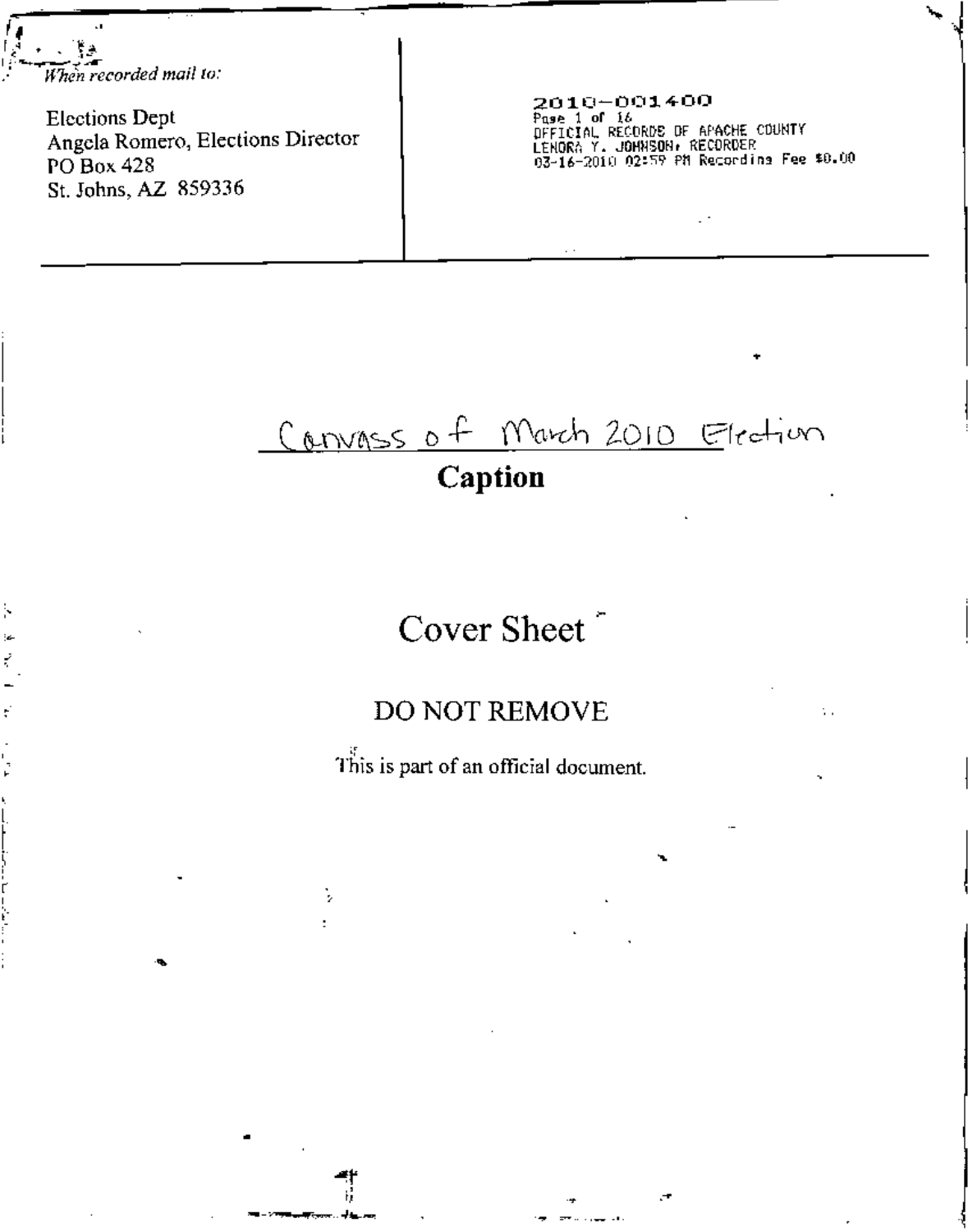JIM CLAW **CHAIRMAN OF THE BOARD DISTRICT!** P.O. BOX 1952 CILINLE, A7. 86505

TOM M. WHITE. JR. VICE, CHAIRWAN, OF THE BOARD **DISTRICT II** P.O. BOX 994 GANADO, AZ 04505

R. JOHN LEE MEMBER OF THE BOARD **DISTRICT III** P.O. BOX 428 ST. JOHNS, AZ 15936

#### **BOARD OF SUPERVISORS** OF APACHE COUNTY

P.O. BON 428 ST. JOHNS, ARIZONA 85936

TELEPHONE: (928) 337-7503 FACSIMILE: (928) 337-2003



DELWINE WENGERT, MANAGER-CLERK ST. JOHNS, AZ 45936

 $\mathbb{R}^{n \times n}$  as

I. Angela C. Romero, Apache County Elections Director, do hereby certify that the foregoing Summary of Votes Cast is a true, correct and complete tabulation of the votes cast at the Special Election held in Apache County, State of Arizona on the 9th day of March, 2010, showing the name of each candidate and the number of votes each candidate received, or the title of each ballot measure and the number of votes for and against in said election.

 $1/6$  /1  $\circ$ Angela & Romero Date **Elections Director** 

The attached fourteen (14) pages reflect the results of the March 9, 2010 Special Election. For those offices to be canvassed by the Apache County Board of Supervisors, these results are hereby approved by the Board as the Official Canvass of the March 9, 2010 Special Election.

#### APPROVED THIS 16th DAY OF MARCH, 2010.

一郎。

Tom M. Chairman of the Board

ATTEST:

Delwin P. Wengert Clerk of the Board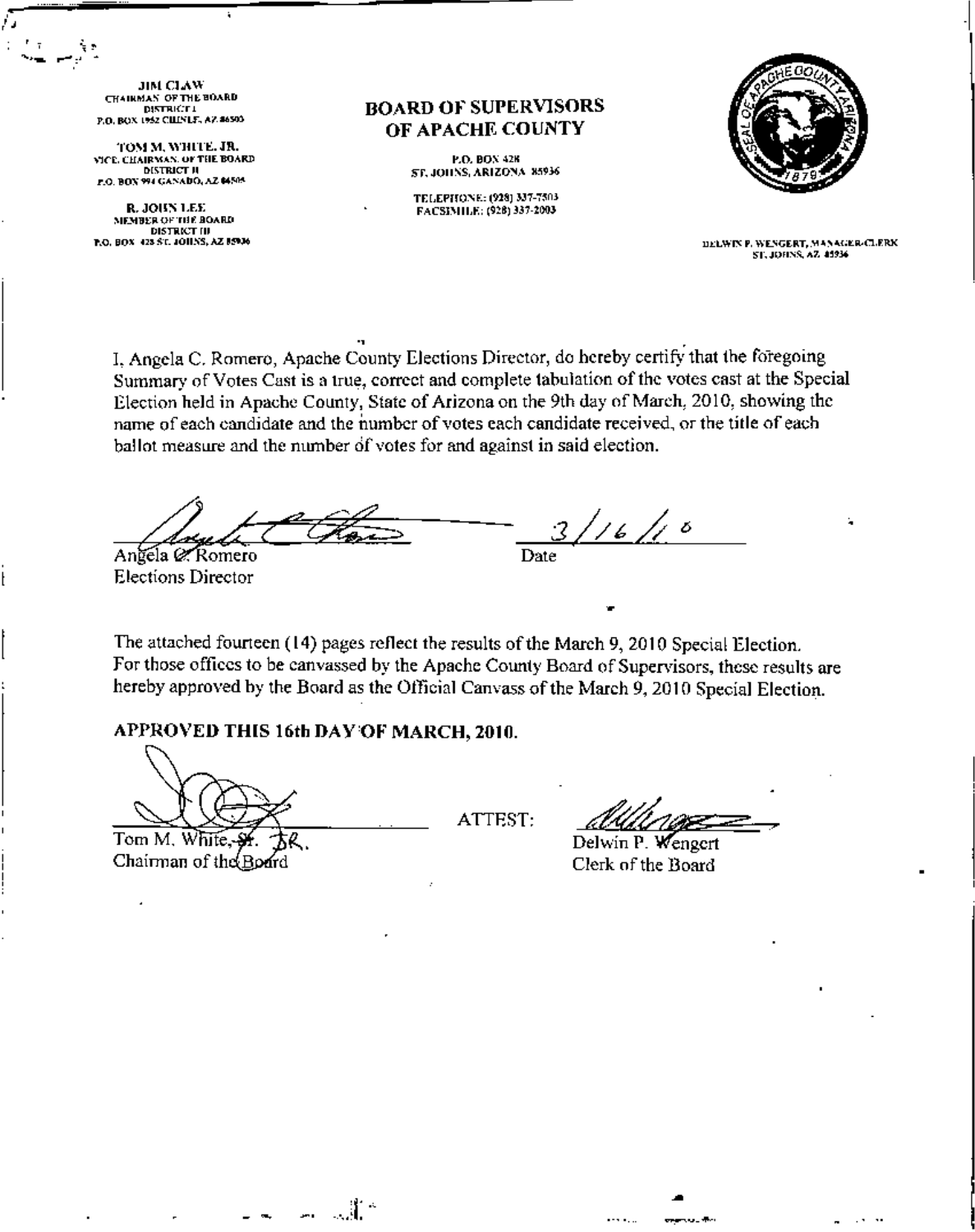**Election Summary Report** APACHE COUNTY **CONSOLIDATED ELECTIONS** MARCH 9, 2010 Summary For Jurisdiction Wide, All Counters, All Races OFFICIAL CANVASS OF RESULTS

s.

 $\frac{g_{\alpha}}{g_{\alpha}}$  ,  $\alpha$ 

Date:03/11/10  $Time: 14: 12: 17$ Page:1 of 2.

37.26%

 $\mathbf 2$ 

35.36%

0.76%

| Registered Voters 0 - Cards Cast 1248 | 0.00%          | Num, Report Precinct 8 - Num, Reporting 8 | 100.00% |
|---------------------------------------|----------------|-------------------------------------------|---------|
| Town of Eagar Council Member          |                |                                           |         |
|                                       |                | Total                                     |         |
| Number of Precincts.                  |                |                                           |         |
| Precincts Reporting                   |                | 1                                         | 100.0%  |
| Vote For                              |                |                                           |         |
| <b>Times Counted</b>                  |                | 595/0                                     |         |
| <b>Total Votes</b>                    |                | 1854                                      |         |
| <b>EAGAR, KARL</b>                    |                | 275                                       | 14.83%  |
| ERHART, STEVE                         |                | 352                                       | 18.99%  |
| MONTERROSA, KELLIE                    |                | 137                                       | 7.39%   |
| NELSON, JAMES W., JR                  |                | 346                                       | 18.66%  |
| SMITH, BYRON                          |                | 296                                       | 15.97%  |
| WEBB, MELISSA                         |                | 244                                       | 13.16%  |
| Write-in Votes                        | $\mathbf{H}$   | 204                                       | 11.00%  |
|                                       |                |                                           |         |
| Town of Eagar Proposition 1           |                |                                           |         |
|                                       | ÷              | Total                                     |         |
| Number of Precincts                   |                |                                           |         |
| <b>Precincts Reporting</b>            |                | 1                                         | 100.0%  |
| Vote For                              |                |                                           |         |
| <b>Times Counted</b>                  |                | 595/0                                     |         |
| Total Votes                           |                | 455                                       |         |
| <b>YES</b>                            |                | 291                                       | 63.96%  |
| NO                                    |                | 164                                       | 36.04%  |
| <b>Service Control</b>                |                |                                           |         |
| Town of Springerville Mayor           |                |                                           |         |
|                                       | 4Ė             | Total                                     |         |
| Number of Precincts                   |                |                                           |         |
| Precincts Reporting                   |                |                                           | 100.0 % |
| Vote For                              |                |                                           |         |
| <b>Times Counted</b>                  |                | 178/0                                     |         |
| Total Votes                           |                | 129                                       |         |
| <b>BACA, ERIC</b>                     |                | 123                                       | 95.35%  |
| Write-in Votes                        | I.             | 6                                         | 4.65%   |
|                                       |                |                                           |         |
| Town of Springerville Council Member  | $\mathbb{R}^2$ |                                           |         |
|                                       |                | Total                                     |         |
| Number of Precincts                   |                |                                           |         |
| <b>Precincts Reporting</b>            |                |                                           | 100.0 % |
| Vote For                              | Ŧ              | 7                                         |         |
| Times Counted                         |                | 178/0                                     |         |
|                                       | Ń.             |                                           |         |
| Total Votes                           |                | 263                                       |         |
| DIFILIPPO, MARY                       |                | 70                                        | 26.62%  |

DIFILIPPO, MARY HUNT, CONNIE 98 SILVA, SUSAN 93 Write-in Votes

J١.

 $\mathcal{F}_n$ 

ų.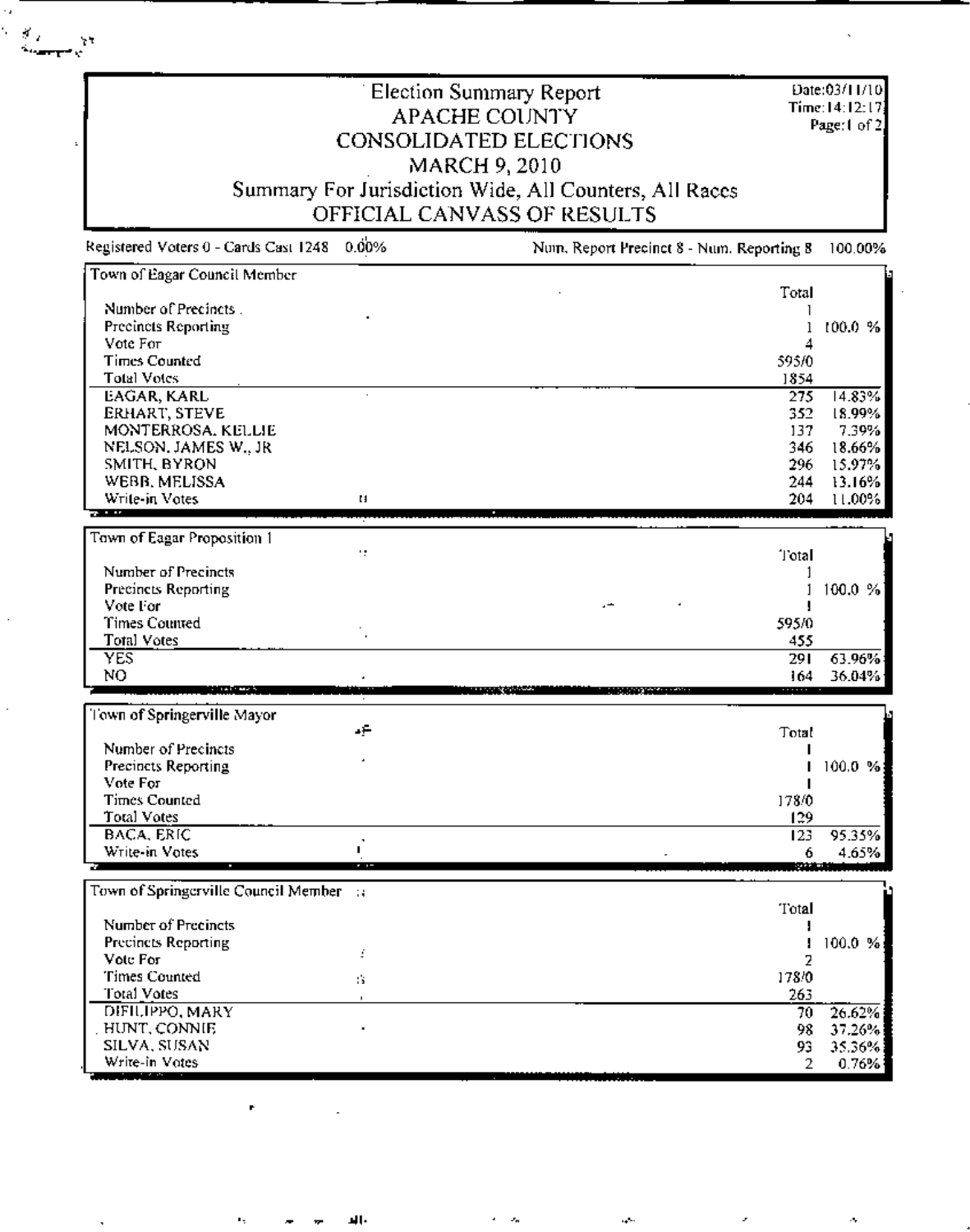**Election Summary Report** Date:03/11/10 Time: 14:12:17 APACHE COUNTY Page:2 of 2 CONSOLIDATED ELECTIONS MARCH 9, 2010 Summary For Jurisdiction Wide, All Counters, All Races OFFICIAL CANVASS OF RESULTS Registered Voters 0 - Cards Cast 1248 0.00% Num. Report Precinct 8 - Num. Reporting 8 100.00%  $\frac{1}{2000 \text{ PaB}}$  $\overline{z}$  or  $\overline{\phantom{0}}$ 

 $\mathbb{R}^2$ 

| Town of Springerville Proposition 2009-P001        | Total |         |
|----------------------------------------------------|-------|---------|
| Number of Precincts                                |       |         |
| Precincts Reporting                                |       | 100.0%  |
| Vote For                                           |       |         |
| Times Counted                                      | 178/0 |         |
| <b>Total Votes</b><br>۰                            | 156   |         |
| <b>YES</b>                                         | 120   | 76.92%  |
| NO                                                 | 36    | 23.08%  |
| $\overline{a}$<br>$\cdot$                          |       |         |
| Window Rock Unified School District No. 8 Question |       |         |
|                                                    | Total |         |
| Number of Precincts                                | 6     |         |
|                                                    |       |         |
| Precincts Reporting                                | 6     | 100.0 % |
| Vote For                                           |       |         |
| Times Counted                                      | 475/0 |         |
| Total Votes                                        | 475   |         |
| <b>BUDGET INCREASE, YES</b><br>BUDGET INCREASE, NO | 432   | 90.95%  |

 $\omega_{\rm eff}$ 

y.

 $\mathcal{C}$ 

 $\mathbb{I}_\mathsf{S}$ 

 $\epsilon$ 

Ή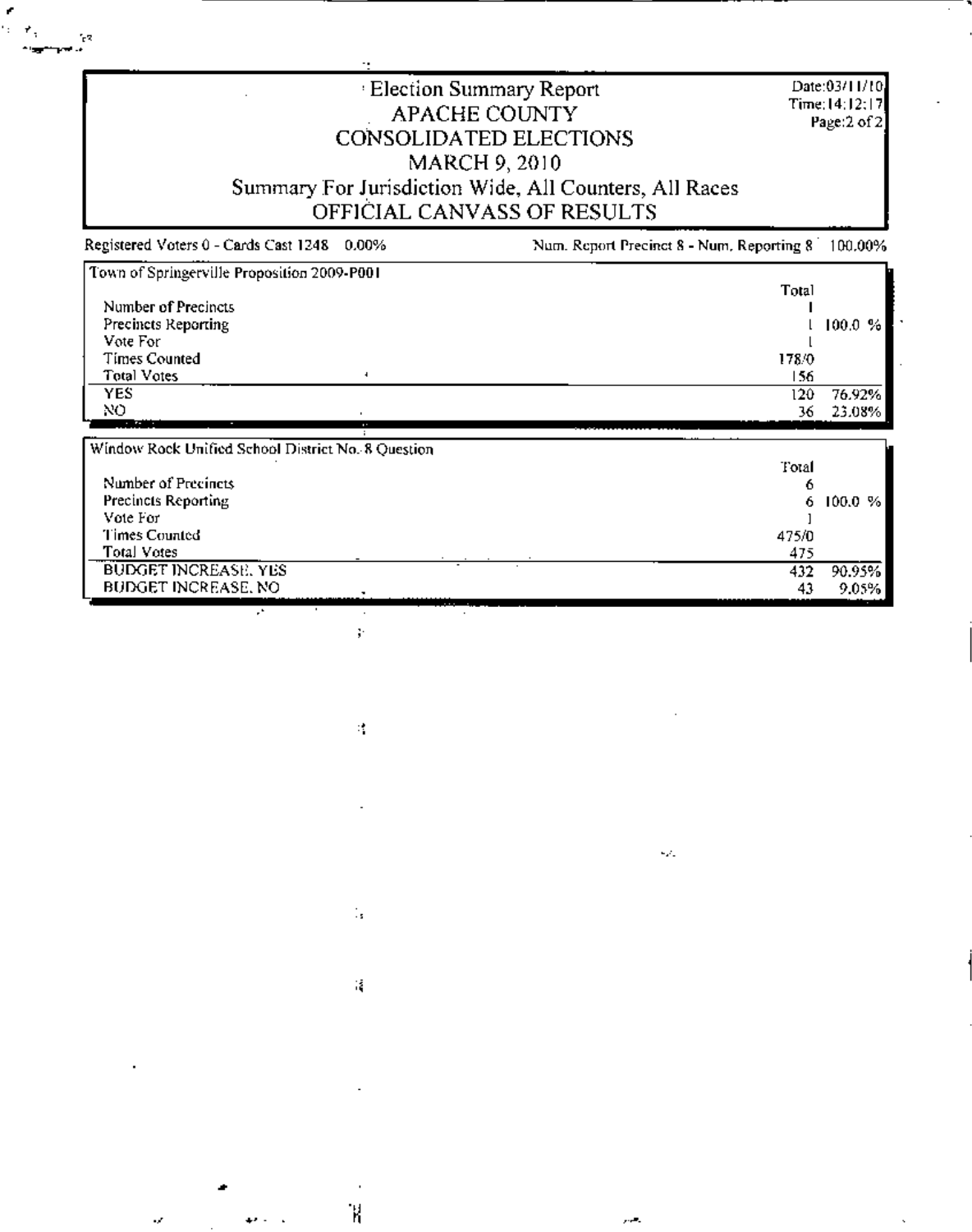Date:03/11/10 Time:14;11;40 Page:1 of 10.

#### Statement of Votes Cast APACHE COUNTY CONSOLIDATED ELECTIONS MARCH 9, 2010 SOVC For Jurisdiction Wide, All Counters, All Races OFFICIAL CANVASS OF RESULTS

#### $\overline{\text{max}}$ ┯

|                                                             |                | TUNN VUT            |             |
|-------------------------------------------------------------|----------------|---------------------|-------------|
|                                                             | Reg.<br>Voiers | Cards<br>Cast       | ₩<br>Tumout |
| Jurisdiction Wide                                           |                |                     |             |
| TOWN OF EAGAR - Prec #(s): 16.2 / 17.2 / 59.1 / 59.3 / 59.5 |                |                     |             |
| Polling                                                     |                | 233<br>0            |             |
| Early                                                       |                | 0<br>347            |             |
| Provisional                                                 |                | Û<br>15             |             |
| <b>Latest Early/Provisional</b>                             |                | 0<br>0              |             |
| Total                                                       |                | 595<br>0            |             |
| TOWN OF SPRINGERVILLE - Prec #(s): 17.3 / 59.4 / 70.2       |                |                     |             |
| Polling                                                     |                | 62<br>0             |             |
| Euriv                                                       |                | û<br>109            |             |
| Provisional                                                 |                | 0<br>7              |             |
| Latest Early/Provisional<br>Total                           |                | 0<br>0              |             |
|                                                             |                | 178<br>Û            |             |
| WINDOW ROCK USD 8 - Pree #(5): 19.1<br>Polling              |                |                     |             |
| Early                                                       |                | 0.<br>51<br>o       |             |
| Provisional                                                 |                | 129<br>0<br>0       |             |
| Latest Early/Provisional                                    |                | 0<br>o              |             |
| Total<br>mar.                                               |                | û<br>180            |             |
| WINDOW ROCK USD 8 - Prec #(s); 29 1                         |                |                     |             |
| Pulling                                                     |                | ٥<br>ı              |             |
| Early                                                       |                | п                   |             |
| Provisional                                                 |                | 0<br>0              |             |
| Latest Early/Provisional                                    |                | Û<br>0.             |             |
| Total                                                       |                | û<br>$\overline{2}$ |             |
| WINDOW ROCK USD 8 - Prec #(s): 46.1                         |                |                     |             |
| Polling                                                     |                | 0<br>13             |             |
| Early                                                       |                | O.<br>15            |             |
| Provisional                                                 |                | 0<br>ı              |             |
| Latest Early/Provisional                                    |                | 0<br>٥              |             |
| Total                                                       |                | 29<br>Ù             |             |
| WINDOW ROCK USD 8 - Prec #(s): 65.1                         |                |                     |             |
| Polling                                                     |                | 0.<br>39            |             |
| Eurly                                                       |                | 0<br>54             |             |
| Provisional<br>Latest Early/Provisional                     |                | 0.<br>I             |             |
| Total                                                       | 0<br>0         | 0<br>94             |             |
| WINDOW ROCK USD 8 - Prec #(s): 67,1                         |                |                     |             |
| Polling                                                     |                | 0<br>39             |             |
| Early                                                       |                | 0<br>29.            |             |
| Provisional                                                 |                | 0<br>5.             |             |
| Latest Early/Provisional                                    |                | 0<br>0              |             |
| Total                                                       | û              | 73                  |             |
| WINDOW ROCK USD $8$ - Prec $\#(s)$ : 88.1                   |                |                     |             |
| Polling                                                     | 0              | 19                  |             |
| Earty                                                       | 0              | 78                  |             |
| Provisional                                                 |                | 0<br>O.             |             |
| Latest Early/Provisional                                    |                | ŋ.<br>o             |             |
| $T$ otal                                                    | D              | 97                  |             |
| Total                                                       |                |                     |             |
| Polling                                                     | 0              | 457                 |             |
| Early                                                       | 0              | 762                 |             |
| Provisional                                                 | Ð              | 29                  |             |
| Latest Farly/Provisional                                    | Ð              | 0                   |             |
| Total                                                       | Ù.             | 1248                |             |

u.<br>≖

 $\mathbf{H}^{\mathbf{f}}$ 折

ø٩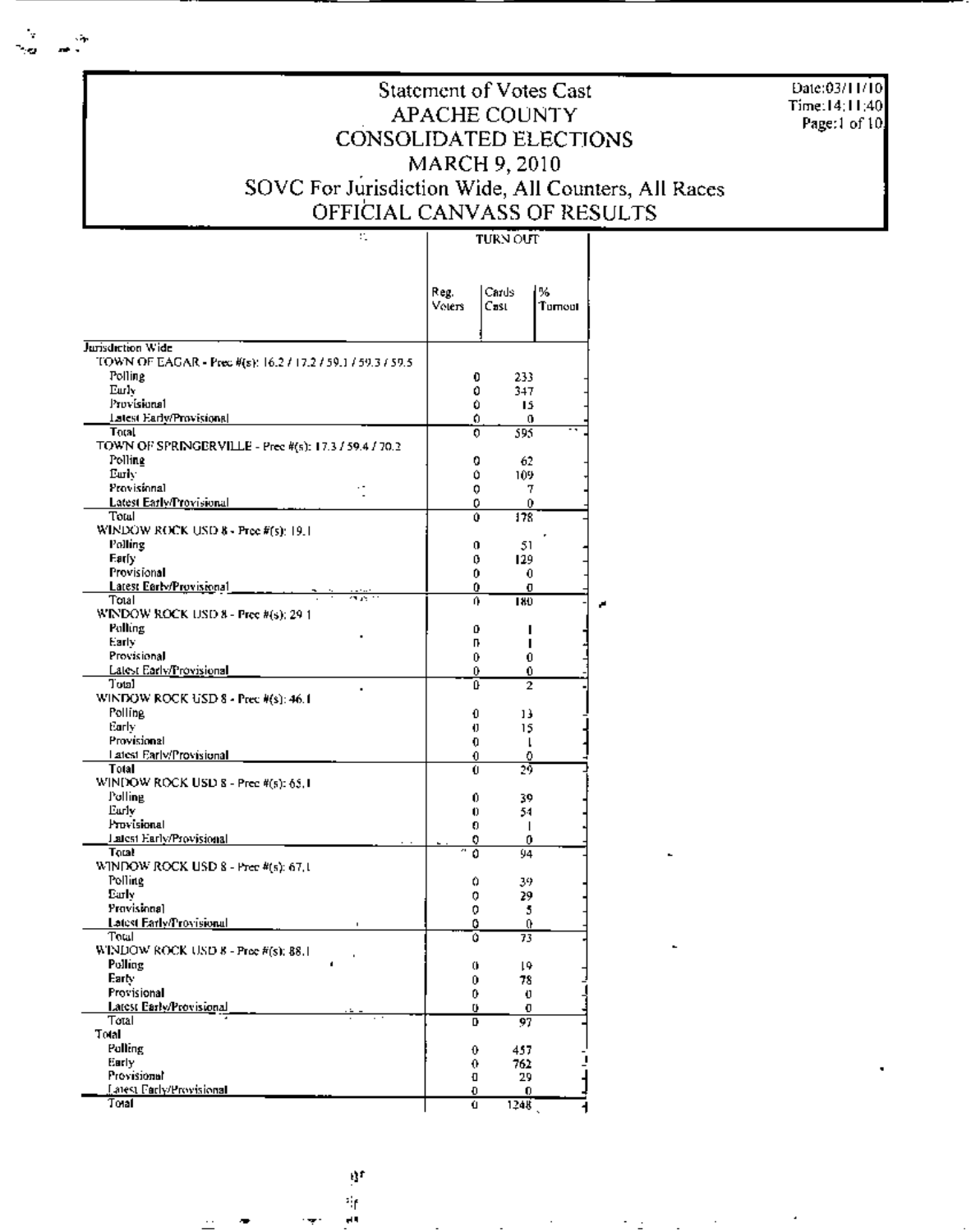Date:03/11/10 Time:14:11:40<br>Page:2 of 10

#### Statement of Votes Cast APACHE COUNTY CONSOLIDATED ELECTIONS MARCH 9, 2010 SOVC For Jurisdiction Wide, All Counters, All Races OFFICIAL CANVASS OF RESULTS

 $\sim$ 

÷

|                                                                                             |              | Town of Eagar Council Member |                               |                          |                          |                |                          |                                |                      |
|---------------------------------------------------------------------------------------------|--------------|------------------------------|-------------------------------|--------------------------|--------------------------|----------------|--------------------------|--------------------------------|----------------------|
|                                                                                             |              | Reg.<br>Voters               | Vote For l'Times              | Counted                  | Total<br>Votes           | EAGAR, KARL    |                          | <b>ERHART,</b><br><b>STEVE</b> |                      |
|                                                                                             |              |                              |                               |                          |                          |                |                          |                                |                      |
| Jurisdiction Wide<br>TOWN OF EAGAR - Prec #(s): 16.2 / 17.2 / 59.1 / 59.3 / 59.5<br>Polling |              |                              | Ü<br>4                        | 233                      | 715                      | $\blacksquare$ | 15.52%                   |                                | 132 18.46%           |
| tiarly                                                                                      |              |                              | O<br>4                        | 347                      | 1097                     |                | 156 14.22%               |                                | 212 19.33%           |
| <b>Provisional</b>                                                                          | ij           |                              | 0<br>4                        | 15                       | 42                       |                | 8 19.05%                 |                                | 8 19.05%             |
| Latest Early/Provisional                                                                    | $\cdot$      |                              | 0<br>4                        | 0                        | O                        | 0              |                          | 0                              |                      |
| Total<br>TOWN OF SPRINGERVILLE - Prec $\bar{\pi}(s)$ : 17.3 / 59.4 / 70.2                   |              |                              | 0<br>16                       | 595                      | 1854                     | 275            | 14.83%                   |                                | 352 18,99%           |
| Polling                                                                                     |              |                              |                               |                          |                          |                |                          |                                |                      |
| Early                                                                                       |              |                              |                               |                          |                          |                |                          |                                |                      |
| Provisional                                                                                 |              |                              |                               |                          |                          |                |                          |                                |                      |
| Larest Early/Provisional                                                                    |              |                              |                               |                          |                          |                |                          |                                |                      |
| Total<br>WINDOW ROCK USD 8 - Prec #(s): 19.1                                                |              |                              | ٠                             |                          | ٠                        |                |                          |                                |                      |
| Polling                                                                                     |              |                              |                               |                          |                          |                |                          |                                |                      |
| Early:                                                                                      |              |                              |                               |                          |                          |                |                          |                                |                      |
| Provisional                                                                                 | ţ,           |                              |                               |                          |                          |                |                          |                                |                      |
| Latest Early/Provisional                                                                    |              |                              | ٠                             |                          |                          |                |                          |                                |                      |
| Total                                                                                       |              |                              |                               |                          | J.                       |                |                          |                                |                      |
| WINDOW ROCK USD 8 - Prec #(s): 29.1<br><b>Polling</b>                                       |              |                              |                               |                          |                          |                |                          |                                |                      |
| Farly                                                                                       | ч            |                              |                               |                          |                          |                |                          |                                |                      |
| Provisional                                                                                 |              |                              | ٠                             |                          |                          |                |                          |                                |                      |
| Latest Eurly/Provisional                                                                    |              |                              | $\blacksquare$<br>٠           |                          |                          |                |                          |                                |                      |
| Total                                                                                       |              |                              | $\overline{a}$                |                          |                          |                |                          |                                |                      |
| WINDOW ROCK USD 8 - Prec #(s): 46.1                                                         |              |                              |                               |                          |                          |                |                          |                                |                      |
| Polling                                                                                     |              |                              |                               |                          |                          |                |                          |                                |                      |
| Farly<br>Provisional                                                                        | ą.           |                              |                               |                          |                          |                |                          |                                |                      |
| Latest Early/Provisional                                                                    |              |                              |                               |                          |                          |                |                          |                                |                      |
| <b>Total</b>                                                                                |              |                              |                               |                          |                          | ٠              |                          |                                |                      |
| WINDOW ROCK USD 8 - Prec #(s): 65.1                                                         | i t          |                              |                               |                          |                          |                |                          |                                |                      |
| <b>Polling</b>                                                                              |              |                              |                               |                          |                          |                |                          |                                |                      |
| Early                                                                                       | ÷            |                              |                               |                          |                          |                |                          |                                |                      |
| Provisional<br>Latest Early/Provisional                                                     | $\mathbf{I}$ |                              |                               |                          |                          |                |                          |                                |                      |
| Total                                                                                       |              |                              |                               |                          |                          |                | ٠                        |                                |                      |
| WINDOW ROCK USD 8 - Prec #(s): 67,1                                                         |              |                              |                               |                          |                          |                |                          |                                |                      |
| Polling                                                                                     |              |                              |                               |                          |                          |                |                          |                                |                      |
| Early                                                                                       |              |                              |                               |                          |                          |                |                          |                                |                      |
| Provisional                                                                                 |              |                              |                               |                          |                          |                |                          |                                |                      |
| Latest Farly/Provisional<br>Total                                                           | ۳.           |                              |                               |                          |                          |                |                          |                                |                      |
| WINDOW ROCK USD 8 - Pree #(s): 88.1                                                         |              |                              |                               |                          |                          |                |                          |                                |                      |
| <b>Polling</b>                                                                              |              |                              |                               |                          |                          |                |                          |                                |                      |
| Early                                                                                       |              |                              |                               |                          | ÷                        |                |                          |                                |                      |
| Provisional                                                                                 | ğ.           |                              | ٠                             | $\qquad \qquad -$        | $\overline{\phantom{a}}$ |                | $\overline{\phantom{a}}$ | - -                            |                      |
| Latest Early/Provisional                                                                    |              |                              | $\tilde{\phantom{a}}$         |                          | ٠                        | ٠              | $\overline{\phantom{a}}$ |                                |                      |
| Total<br>$\overline{\phantom{a}}$<br>Total                                                  | ÷            |                              | ٠<br>$\overline{\phantom{a}}$ | $\overline{\phantom{a}}$ | $\blacksquare$           |                | $\overline{a}$           | ٠                              |                      |
| Polling                                                                                     |              |                              | 0                             |                          |                          |                |                          |                                |                      |
| Early                                                                                       | ŀ.           |                              | 4<br>41<br>4                  | 233<br>347               | 715<br>1097              |                | 111 15.52%<br>156 14.22% |                                | 132 18:46%           |
| Provisional                                                                                 |              |                              | 0.<br>4                       | 15                       | 42                       | 8              | 19.05%                   | ij.                            | 212 19:33%<br>19,01% |
| 1 atest Early/Programal                                                                     | V.           |                              | 0.<br>4                       | 0                        | 0                        | 0.             |                          | o                              |                      |
| Total                                                                                       |              |                              | Ō<br>$\overline{16}$          | 595                      | 1854                     |                | 275 14.83%               |                                | 352 18.99%           |

ä.

ż,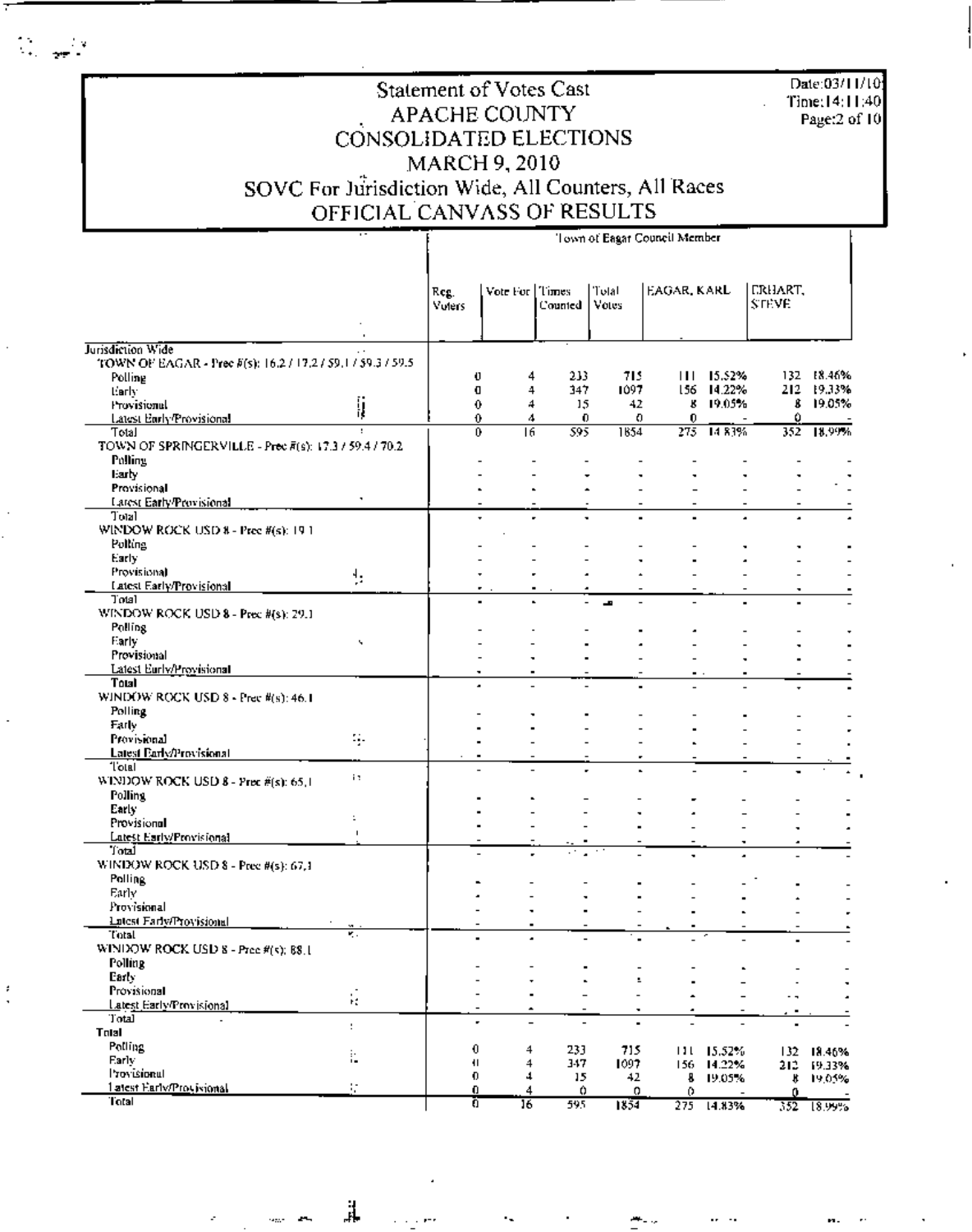Date:03/11/10 Time:14:11:40<br>Page:3 of 10

#### Statement of Votes Cast APACHE COUNTY CONSOLIDATED ELECTIONS MARCH 9, 2010 SOVC For Jurisdiction Wide, All Counters, All Races OFFICIAL CANVASS OF RESULTS

|                                                                                  |                | Town of Eagar Council Member  |                          |                          |                      |                          |                          |                  |                     |
|----------------------------------------------------------------------------------|----------------|-------------------------------|--------------------------|--------------------------|----------------------|--------------------------|--------------------------|------------------|---------------------|
| r.                                                                               |                | MONTERROSA,<br><b>KELLIF.</b> |                          | INELSON.<br>JAMES W., JR |                      | <b>SMITH, BYRON</b>      |                          | WEBB,<br>MELISSA |                     |
|                                                                                  | $\mathbb{R}^n$ |                               |                          |                          |                      |                          |                          |                  |                     |
| Jurisdiction Wide<br>TOWN OF EAGAR - Pree #(s): 16.2 / 17.2 / 59.1 / 59.3 / 59.5 |                |                               |                          |                          |                      |                          |                          |                  |                     |
| Polling                                                                          |                | 48                            | 6.71%                    |                          | 140 19.58%           | 104.                     | 14.55%                   | 93.              | 13.01%              |
| Early                                                                            |                | 状界                            | 8.02%                    | 199                      | 18.14%               | 185                      | 16.86%                   | 147              | 13.40%              |
| Provisional                                                                      |                | 1                             | 2.38%                    | 7.                       | 16.67%               | 7.                       | 16.67%                   | 4                | 9.52%               |
| Latest Early/Provisional                                                         |                | o                             |                          | o                        |                      | 0                        |                          | Ω                |                     |
| Tutal                                                                            |                | $-137$                        | 7.39%                    | 346                      | 18.66%               | 296                      | 15.97%                   | 244              | 13.16%              |
| TOWN OF SPRINGERVILLE - Prec #(s): 17.3 / 59.4 / 70.2                            |                |                               |                          |                          |                      |                          |                          |                  |                     |
| Polling                                                                          |                |                               |                          |                          |                      | ÷.                       |                          |                  |                     |
| tiarly.                                                                          |                |                               |                          |                          |                      |                          |                          |                  |                     |
| Provisional<br>Latest Early/Previsional                                          | ٠.             |                               |                          |                          |                      |                          |                          |                  |                     |
| Total                                                                            |                |                               | $\overline{a}$           | $\overline{a}$           | $\ddot{\phantom{0}}$ |                          | $\blacksquare$           |                  |                     |
| WINDOW ROCK USD 8 - Prec #(s); 19.1                                              |                |                               |                          |                          |                      |                          |                          |                  |                     |
| <b>Polling</b>                                                                   |                |                               |                          |                          |                      |                          |                          |                  |                     |
| Early:                                                                           |                |                               | ż                        |                          |                      |                          |                          |                  |                     |
| Provisional                                                                      |                |                               |                          |                          |                      |                          |                          |                  |                     |
| Latest Early/Provisional                                                         |                |                               |                          |                          |                      |                          |                          |                  |                     |
| Total                                                                            |                |                               |                          |                          |                      |                          |                          |                  |                     |
| WINDOW ROCK USD 8 - Pree #(s): 29.1                                              |                |                               |                          |                          |                      |                          |                          |                  |                     |
| Polling                                                                          |                |                               |                          |                          |                      |                          |                          |                  |                     |
| Early                                                                            |                |                               |                          |                          |                      |                          |                          |                  |                     |
| Provisional<br>Latest Early/Provisional                                          |                |                               |                          |                          |                      |                          |                          |                  |                     |
| Total                                                                            |                |                               |                          |                          |                      |                          | $\blacksquare$           |                  |                     |
| WINDOW ROCK USD 8 - Prec #(s): 46.1                                              |                |                               |                          |                          |                      |                          |                          |                  |                     |
| Polling                                                                          |                |                               |                          |                          |                      |                          |                          |                  |                     |
| Early                                                                            |                |                               |                          |                          |                      |                          |                          |                  |                     |
| Provisional                                                                      |                |                               |                          |                          |                      |                          |                          |                  |                     |
| Latest Farly/Provisional                                                         |                |                               |                          |                          |                      |                          |                          |                  |                     |
| افاما                                                                            |                | -                             |                          |                          |                      |                          |                          |                  |                     |
| WINDOW ROCK USD 8 - Prec #(s): 65.1                                              |                |                               |                          |                          |                      |                          |                          |                  |                     |
| Polling                                                                          |                |                               |                          |                          |                      |                          |                          |                  |                     |
| Early<br>н                                                                       | Ý              |                               |                          |                          |                      |                          |                          |                  |                     |
| Provisional<br>Latest Early/Provisional                                          |                |                               |                          |                          |                      |                          |                          |                  |                     |
| Total                                                                            |                |                               |                          |                          |                      |                          |                          |                  |                     |
| WINDOW ROCK USD $8 -$ Prec $\#(s)$ : 67,1                                        |                |                               |                          |                          |                      |                          |                          |                  |                     |
| Polling                                                                          |                |                               |                          |                          |                      |                          |                          |                  |                     |
| Eurly                                                                            |                |                               |                          |                          |                      |                          | ÷                        |                  |                     |
| Provisional                                                                      |                |                               |                          |                          |                      |                          |                          |                  |                     |
| Latest Early/Provisional                                                         |                |                               |                          |                          |                      |                          |                          |                  |                     |
| Total                                                                            |                |                               |                          |                          |                      |                          |                          |                  |                     |
| WINDOW ROCK USD $8 -$ Prec $4(s)$ : 88.1                                         |                |                               |                          |                          |                      |                          |                          |                  |                     |
| Polling                                                                          |                |                               |                          |                          |                      |                          |                          |                  |                     |
| Early                                                                            |                |                               |                          |                          |                      |                          |                          |                  |                     |
| Provisional<br>Latest Early/Provisional                                          | $\blacksquare$ |                               | $\overline{\phantom{a}}$ |                          | ٠                    |                          | $\overline{\phantom{a}}$ | ٠                |                     |
| Total                                                                            |                |                               |                          |                          |                      |                          |                          | ٠                |                     |
| Total<br>r.                                                                      |                | $\blacksquare$                |                          | ٠.                       | $\blacksquare$       | $\overline{\phantom{0}}$ |                          | ٠                |                     |
| Polling                                                                          |                | 48                            | 6.71%                    |                          | 140 19.58%           |                          |                          |                  |                     |
| tionly.                                                                          | ÷              | ßâ                            | 8.02%                    |                          | 199 18,14%           |                          | 104 14.55%<br>185 16.86% | 147              | 93 13.01%<br>13.40% |
| Provisional                                                                      |                | ı                             | 2,38%                    | 7.                       | 16.67%               | 7                        | 16.67%                   | 4                | 9.52%               |
| Latest Early Trovisional                                                         | R              | 0                             |                          | 0.                       |                      | 0                        |                          | 0                |                     |
| Total                                                                            | τ              | 137                           | 7.39%                    |                          | 346 18.66%           |                          | 246 15.97%               |                  | 244 13 1694         |

 $\mathbf{R}$ 

 $\frac{\partial}{\partial t}$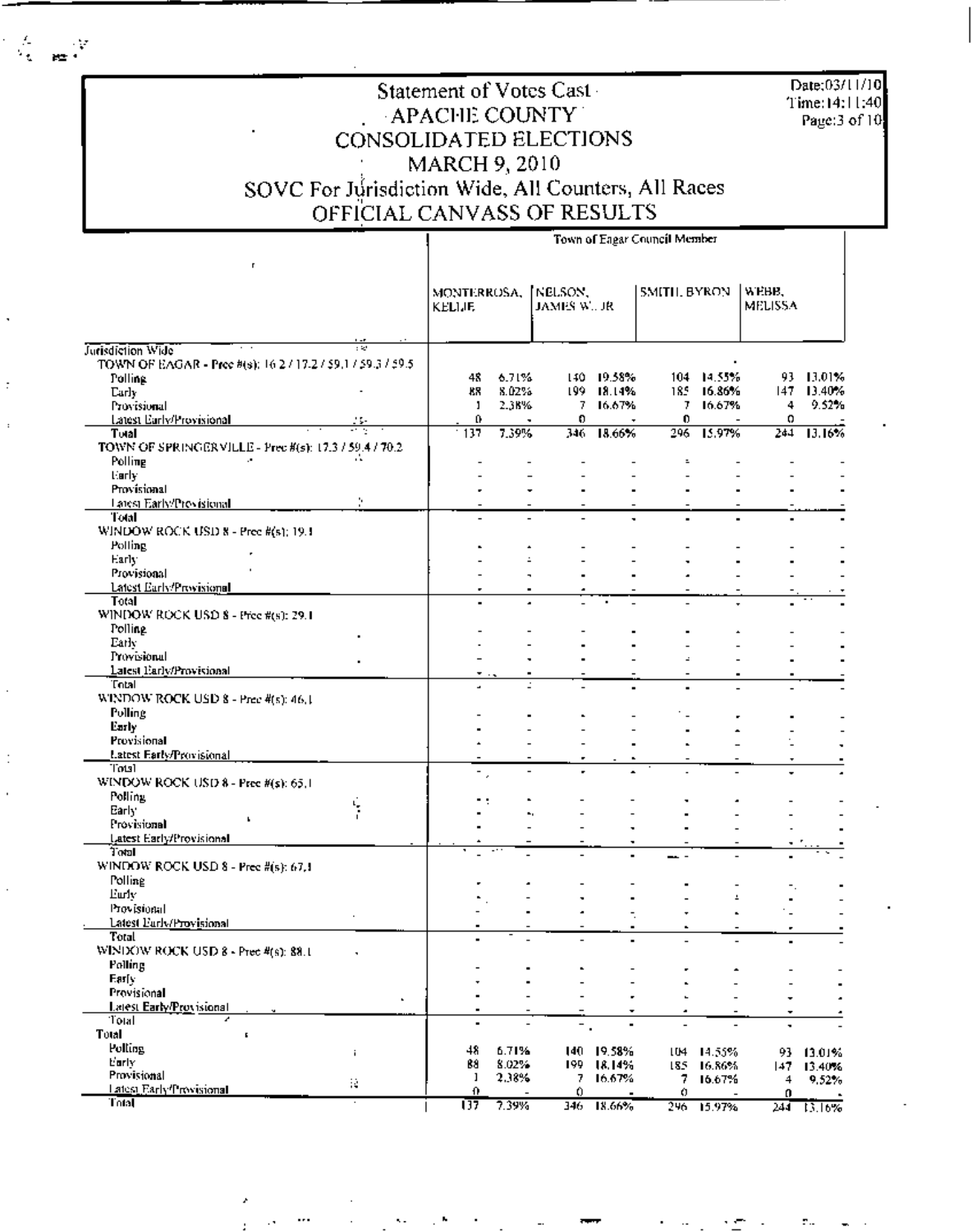J,

С,

 $\mathcal{A}_{\mathcal{C}}$ 

 $\mathbf{r}$ 

 $\cdot$ 

#### Statement of Votes Cast **APACHE COUNTY** CONSOLIDATED ELECTIONS MARCH 9, 2010 SOVC For Jurisdiction Wide, All Counters, All Races OFFICIAL CANVASS OF RESULTS

÷

═

Date:03/11/10 Time: 14:11:40 Page:4 of 10

|                                                                                  | томп от гадаг<br>Council Member |                  |
|----------------------------------------------------------------------------------|---------------------------------|------------------|
|                                                                                  | Write-In Votes                  |                  |
| Jurisdiction Wide                                                                |                                 |                  |
| TOWN OF EAGAR - Prec #(s): 16.2 / 17.2 / 59.1 / 59.3 / 59.5<br>Polling<br>Farly. | 87.<br>110.                     | 12.17%<br>10.03% |
| <b>Provisional</b><br>Latest Early/Provisional                                   | 7.<br>0.                        | 16.67%           |
| Total                                                                            | 204                             | 11.00%           |
| TOWN OF SPRINGERVILLE - Prec #(s): 17.3 / 59.4 / 70.2<br>Polling                 |                                 |                  |
| Harly,<br>Provisional                                                            |                                 |                  |
| Latest Early/Provisional                                                         |                                 |                  |
| Totul<br><b>WINDOW ROCK USD 8 - Prec #(5): 19.1</b>                              |                                 |                  |
| Polling<br>Farty                                                                 |                                 |                  |
| Provisional                                                                      |                                 |                  |
| Latest Early/Provisional                                                         |                                 |                  |
| Total<br>WINDOW ROCK USD 8 - Prec #(s): 29.1                                     |                                 |                  |
| Polling                                                                          |                                 |                  |
| Early                                                                            |                                 |                  |
| Provisional<br>Latest FarlyProvisional                                           |                                 |                  |
| <b>Total</b>                                                                     |                                 |                  |
| WINDOW ROCK USD 8 - Prec #(5): 46.1<br>Polling                                   |                                 |                  |
| Earty                                                                            |                                 |                  |
| Provisional                                                                      |                                 |                  |
| Latest Early Provisional $\ldots$ . $\ldots$<br>Total                            |                                 |                  |
| WINDOW ROCK USD $R = \text{Prec } H(s)$ : 65.1<br>Polling                        |                                 |                  |
| Early                                                                            |                                 |                  |
| Provisional                                                                      |                                 |                  |
| Latest Early/Provisional<br>Total                                                |                                 |                  |
| WINDOW ROCK USD $8$ - Prec $\bar{x}(s)$ ; 67,1<br>Polline                        |                                 |                  |
| Early                                                                            |                                 |                  |
| Provisional<br>Latest Early/Provisional                                          |                                 |                  |
| - 304<br>Tutal                                                                   |                                 |                  |
| WINDOW ROCK USD 8 - Pree Ms): 88.1<br>Polling                                    |                                 |                  |
| Early                                                                            |                                 |                  |
| Provisional                                                                      |                                 |                  |
| Latest Early/Provisional<br>Total                                                |                                 |                  |
| Total                                                                            |                                 |                  |
| ς<br>Polling                                                                     | 87                              | 12.17%           |
| Early<br>Provisional                                                             | 110                             | 10.03%           |
| Latest Early/Provisional                                                         | 7.<br>ſ.                        | 16,67%           |
| Total                                                                            | 204                             | $11.00\%$        |

 $\ddotsc$ 

Ŋ

á.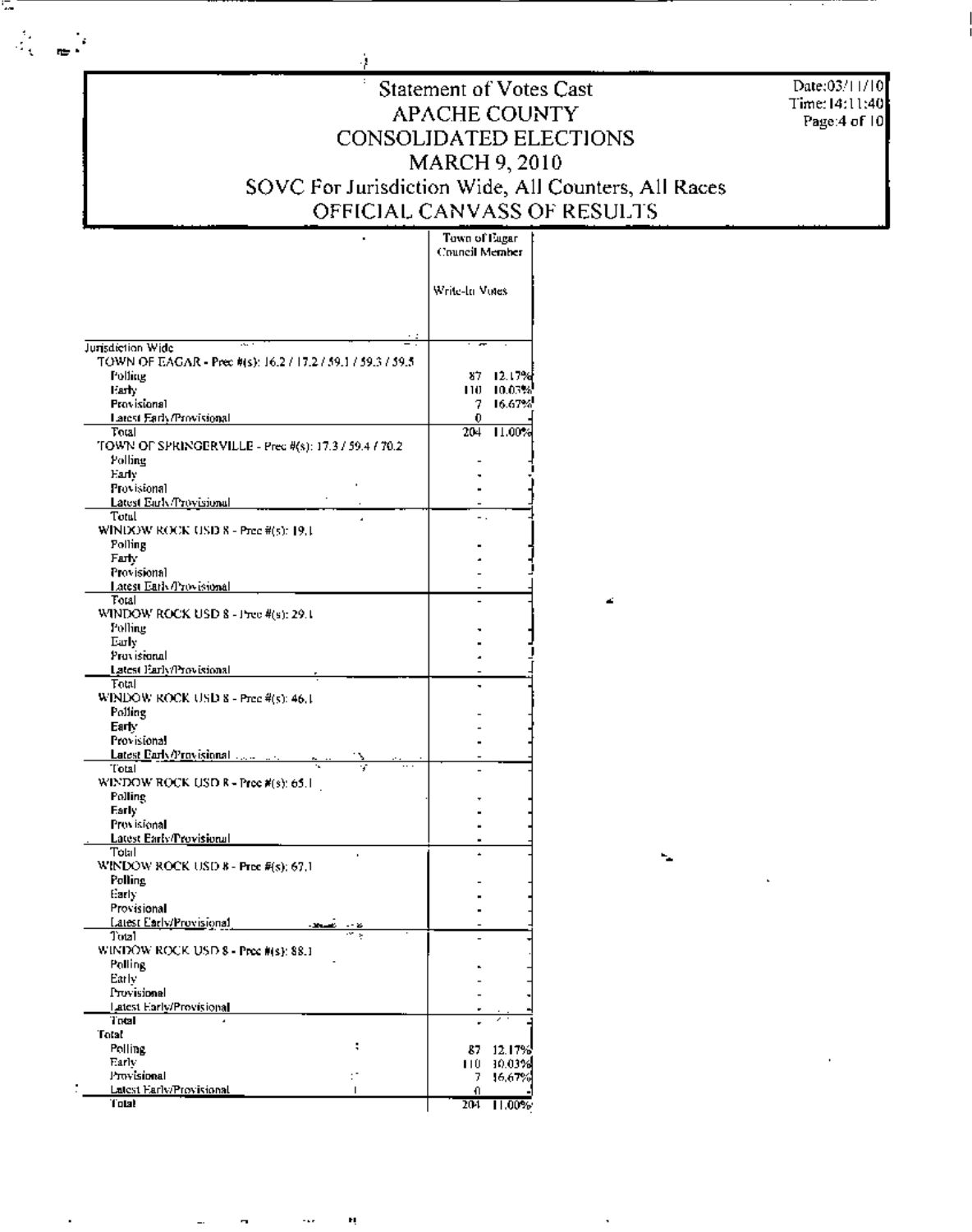Date:03/11/10 Time: 14:11:40 Page:  $5$  of  $10$ 

÷,

## Statement of Votes Cast APACHE COUNTY CONSOLIDATED ELECTIONS MARCH 9, 2010<br>SOVC For Jurisdiction Wide, All Counters, All Races<br>OFFICIAL CANVASS OF RESULTS

 $\frac{d}{2}$ 

 $\mathbf{r}$ 

|                                                                |              |                |                                                 |                          |                                 | Town of Eagar Proposition 1 |            |                          |                 |
|----------------------------------------------------------------|--------------|----------------|-------------------------------------------------|--------------------------|---------------------------------|-----------------------------|------------|--------------------------|-----------------|
|                                                                |              |                |                                                 |                          |                                 |                             |            |                          |                 |
|                                                                |              | Reg.<br>Voters | Vote For Times                                  | Counted                  | Тօш<br><b>Votes</b>             | YES                         |            | NO.                      |                 |
| Jurisdiction Wide                                              |              |                |                                                 |                          |                                 |                             |            |                          |                 |
| TOWN OF EAGAR - Prec #(s): 16.2 / 17.2 / 59.1 / 59.3 / 59.5    |              |                |                                                 |                          |                                 |                             |            |                          |                 |
| Polling                                                        |              |                | 0                                               | 233                      | 168                             |                             | 116 69.05% |                          | 52 30.95%       |
| Early                                                          |              |                | 0<br>п                                          | 347                      | 275                             |                             | 165 60.00% |                          | $110 - 40,00\%$ |
| Provisional                                                    |              |                | 0<br>п                                          | 15                       | 12                              |                             | 10 83 33%  | 2                        | 16.67%          |
| Latest Early Provisional                                       |              |                | Ü<br>п                                          | Ð                        | 0                               | 0                           |            | 0.                       |                 |
| Total<br>TOWN OF SPRINGERVILLE - Prec #(s): 17.3 / 59.4 / 70.2 |              |                | o<br>4                                          | 595                      | 455                             | 291.                        | 63.96%     | 164                      | 36.04%          |
| Polling                                                        |              |                |                                                 |                          |                                 |                             |            |                          |                 |
| Farty                                                          |              |                |                                                 |                          |                                 |                             |            |                          |                 |
| Provisional                                                    |              |                |                                                 |                          |                                 |                             |            |                          |                 |
| Latest Early Provisional                                       |              |                |                                                 |                          |                                 |                             |            |                          |                 |
| l otali                                                        |              |                |                                                 |                          |                                 |                             |            |                          |                 |
| WINDOW ROCK USD 8 - Prec #(s): 19.1                            |              |                |                                                 |                          |                                 |                             |            |                          |                 |
| Polling                                                        |              |                |                                                 |                          |                                 |                             |            |                          |                 |
| Early                                                          |              |                |                                                 |                          |                                 |                             |            |                          |                 |
| Provisional                                                    |              |                |                                                 |                          |                                 |                             |            |                          |                 |
| Latest Early/Provisional                                       | $\mathbf{I}$ |                |                                                 |                          |                                 |                             |            |                          |                 |
| Total                                                          |              |                |                                                 |                          |                                 |                             |            |                          |                 |
| WINDOW ROCK USD 8 - Prec #(s): 29.1<br>Polling                 |              |                |                                                 |                          |                                 |                             |            |                          |                 |
| Eurly                                                          |              |                |                                                 |                          |                                 |                             |            |                          |                 |
| Provisional                                                    |              |                |                                                 |                          |                                 |                             |            |                          |                 |
| Latest Early/Provisional                                       |              |                |                                                 |                          |                                 |                             |            |                          |                 |
| Total                                                          |              |                |                                                 |                          |                                 |                             |            |                          |                 |
| WINDOW ROCK USD 8 - Prec #(s): 46.1                            |              |                |                                                 |                          |                                 |                             |            |                          |                 |
| Polling                                                        |              |                |                                                 |                          |                                 |                             |            |                          |                 |
| Early                                                          |              |                |                                                 |                          |                                 |                             |            |                          |                 |
| Provisional                                                    | t            |                |                                                 |                          |                                 |                             |            |                          |                 |
| Latest Early/Provisional                                       |              |                |                                                 |                          |                                 |                             |            |                          |                 |
| Total                                                          |              |                |                                                 |                          |                                 |                             |            |                          |                 |
| WINDOW ROCK USD 8 - Prec #(s): 65.1                            |              |                |                                                 |                          |                                 |                             |            |                          |                 |
| Polling<br>Early                                               |              |                |                                                 |                          |                                 |                             |            |                          |                 |
| Provisional                                                    |              |                |                                                 |                          |                                 |                             |            |                          |                 |
| Latest Early Provisional                                       |              |                |                                                 |                          |                                 |                             |            |                          |                 |
| Total                                                          | W.           |                |                                                 |                          |                                 |                             |            |                          |                 |
| WINDOW ROCK USD 8 - Prec #(s): 67.1                            |              |                |                                                 |                          |                                 |                             |            |                          |                 |
| Polling                                                        |              |                |                                                 |                          |                                 |                             |            |                          |                 |
| Early                                                          |              |                |                                                 |                          |                                 |                             |            |                          |                 |
| Provisional                                                    |              |                |                                                 |                          |                                 |                             |            |                          |                 |
| Latest Enrly/Provisional                                       |              |                |                                                 |                          |                                 |                             |            |                          |                 |
| Total<br>WINDOW ROCK USD 8 - Prec #(s): 88.1                   |              |                |                                                 |                          | - 4<br>$\overline{\phantom{a}}$ |                             | ٠          |                          |                 |
| Polling                                                        |              |                |                                                 |                          |                                 |                             |            |                          |                 |
| Early                                                          | $\cdot$      |                |                                                 |                          |                                 |                             |            |                          |                 |
| Provisional                                                    |              |                |                                                 |                          |                                 |                             |            | $\overline{\phantom{0}}$ |                 |
| Latest Early Provisional                                       | н            |                | $\hat{\phantom{a}}$<br>$\overline{\phantom{a}}$ | $\overline{\phantom{a}}$ | $\overline{\phantom{a}}$        | ٠                           | ٠          | ۰                        |                 |
| Total<br>A.                                                    |              |                | $\overline{\phantom{m}}$                        |                          | ÷                               | ÷                           | ٠          | $\hat{\phantom{a}}$      |                 |
| Total                                                          |              |                |                                                 |                          |                                 |                             |            |                          |                 |
| Polling                                                        |              |                | 0<br>1                                          | 233                      | 168                             |                             | 116 69.05% |                          | 52 30.95%       |
| Early                                                          |              |                | 0<br>$\mathbf{1}$                               | 347                      | 275                             |                             | 165 60.00% |                          | 110 40.00%      |
| Provisional                                                    |              |                | o<br>ı                                          | 15                       | 12                              |                             | 10 83,33%  | 2                        | 16 67%          |
| <u>I atest Early/Provisional</u>                               |              |                | ο<br>ı                                          | o                        | €                               | 0                           |            | 0                        |                 |
| Total                                                          |              |                | $\sigma$<br>$\overline{4}$                      | 595                      | 455                             |                             | 291 63.96% |                          | 164 56.04%      |

 $\mathcal{L} = \mathcal{L} \mathcal{L}$ 

والو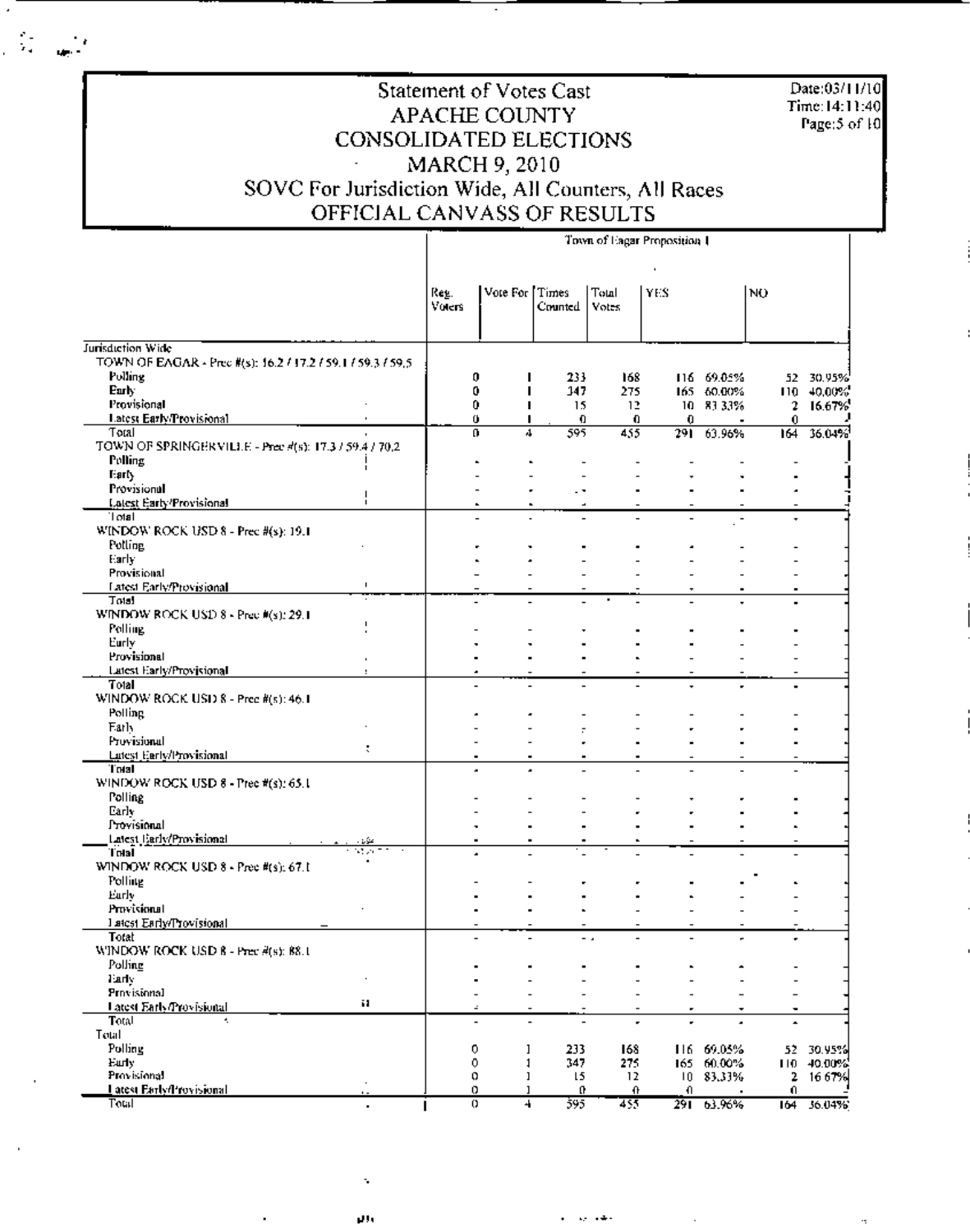Date:03/11/10<br>Time:14:11:40 Page:6 of 10

l.

#### Statement of Votes Cast APACHE COUNTY CONSOLIDATED ELECTIONS MARCH 9, 2010 SOVC For Jurisdiction Wide, All Counters, All Races OFFICIAL CANVASS OF RESULTS

|                                                             |                | Town of Springerville Mayor                          |                |                     |            |            |                |       |
|-------------------------------------------------------------|----------------|------------------------------------------------------|----------------|---------------------|------------|------------|----------------|-------|
|                                                             | Reg.<br>Voters | Vote For Times                                       | Counted        | Total<br>Votes      | HACA, ERIC |            | Write-In Votes |       |
| Jurisdiction Wide                                           |                |                                                      |                |                     |            |            |                |       |
| TOWN OF EAGAR - Prec #(s): 16 2 / 17,2 / 59.1 / 59.3 / 59.5 |                |                                                      |                |                     |            |            |                |       |
| Polling                                                     |                |                                                      |                |                     |            |            |                |       |
| Eurly<br>Provisional                                        |                |                                                      |                |                     |            |            |                |       |
| Latest Larly/Frovisional<br>$\frac{1}{2}$                   |                |                                                      |                |                     |            |            |                |       |
| 66<br>Total                                                 |                |                                                      | $\blacksquare$ | $\overline{a}$<br>٠ |            |            |                |       |
| TOWN OF SPRINGER VILLE - Prec #(s): 17.3 / 59.4 / 70 2      |                |                                                      |                |                     |            |            |                |       |
| Polling                                                     |                | 0<br>Ł                                               | 62             | 44                  |            | 42 95.45%  | 2.             | 4.55% |
| Early                                                       |                | O<br>ŀ                                               | 109            | 80                  |            | 76 95.00%  | 4              | 5.00% |
| Provisional                                                 |                | Ð                                                    | 7              | 5                   |            | 5 100.00%  | 0              | 0.00% |
| Latest Early/Provisional                                    |                | 0                                                    | O.             | 0                   | 0          |            | ٥              |       |
| Trual                                                       |                | O<br>4                                               | 178            | 129                 |            | 123 95.35% | 6              | 4.65% |
| WINDOW ROCK USD 8 - Prec #(s): 19.1                         |                |                                                      |                |                     |            |            |                |       |
| Polling                                                     |                |                                                      |                |                     |            |            |                |       |
| Early                                                       |                |                                                      | $\overline{a}$ |                     |            |            |                |       |
| Provisional                                                 |                |                                                      |                |                     |            |            |                |       |
| <b>Latest Early/Provisional</b>                             |                |                                                      |                | $\blacksquare$      |            |            |                |       |
| Total                                                       |                |                                                      |                |                     |            |            |                |       |
| WINDOW ROCK USD 8 - Prec #(s) 29.1                          |                |                                                      |                |                     |            |            |                |       |
| <b>Polling</b>                                              |                |                                                      |                |                     |            |            |                |       |
| Early                                                       |                |                                                      |                |                     |            |            |                |       |
| Provisional                                                 |                |                                                      |                |                     |            |            |                |       |
| Latest Early Provisional<br>Total                           |                |                                                      |                |                     |            |            |                |       |
|                                                             |                |                                                      |                |                     |            |            |                |       |
| WINDOW ROCK USD $B - \text{Proc } \hat{\pi}(s)$ : 46.1      |                | L                                                    |                |                     |            |            |                |       |
| Polling<br>Early                                            |                |                                                      |                |                     |            |            |                |       |
| Provisional                                                 |                |                                                      |                |                     |            |            |                |       |
| Latest Early/Provisional                                    |                |                                                      |                |                     |            |            |                |       |
| Total                                                       |                | $\blacksquare$                                       |                |                     |            |            |                |       |
| WINDOW ROCK USD 8 - Prec #(s): 65-1                         |                |                                                      |                |                     |            |            |                |       |
| Polling                                                     |                |                                                      |                |                     |            |            |                |       |
| Farly                                                       |                |                                                      |                |                     |            |            |                |       |
| Provisional<br>÷                                            |                |                                                      |                |                     |            |            |                |       |
| Latest Early/Provisional                                    |                |                                                      |                |                     |            |            |                |       |
| Total                                                       |                |                                                      |                |                     |            |            |                |       |
| WINDOW ROCK USD 8 - Prec #(s): 67.1<br>÷                    |                |                                                      |                |                     |            |            |                |       |
| Polling                                                     |                |                                                      |                |                     |            |            |                |       |
| Early                                                       |                |                                                      |                |                     |            |            |                |       |
| Provisional                                                 |                |                                                      |                |                     |            |            |                |       |
| <b>Latest Farly/Provisional</b>                             |                |                                                      |                |                     |            |            |                |       |
| Total                                                       |                |                                                      |                |                     |            |            |                |       |
| WINDOW ROCK USD 8 - Pree #(3): 88.1                         |                |                                                      |                |                     |            |            |                |       |
| Polling                                                     |                |                                                      |                |                     |            |            |                |       |
| Early:                                                      |                |                                                      |                |                     |            |            |                |       |
| Provisional                                                 |                |                                                      |                |                     |            |            |                |       |
| Latest Early/Provisional                                    |                |                                                      | ٠              |                     |            |            |                |       |
| Total                                                       |                | $\overline{\phantom{a}}$<br>$\overline{\phantom{a}}$ | ٠              |                     |            |            | $\blacksquare$ |       |
| Total                                                       |                |                                                      |                |                     |            |            |                |       |
| Polling                                                     |                | 0<br>l                                               | 62             | 44                  |            | 42 95.45%  | 2              | 4.55% |
| Early                                                       | 0              | ı                                                    | 109            | 80                  |            | 76 95.00%  | 4              | 5.00% |
| Provisional                                                 |                | Û<br>1                                               | 7              | 5                   |            | 5 100,00%  | 0              | 0.00% |
| Latest Early/Provisional                                    |                | 0                                                    | 0              | O.                  | 0.         |            | 0.             |       |
| latal                                                       |                | 0<br>4                                               | 178            | 129                 |            | 123 95.35% | 6              | 4.65% |

 $\overline{a}$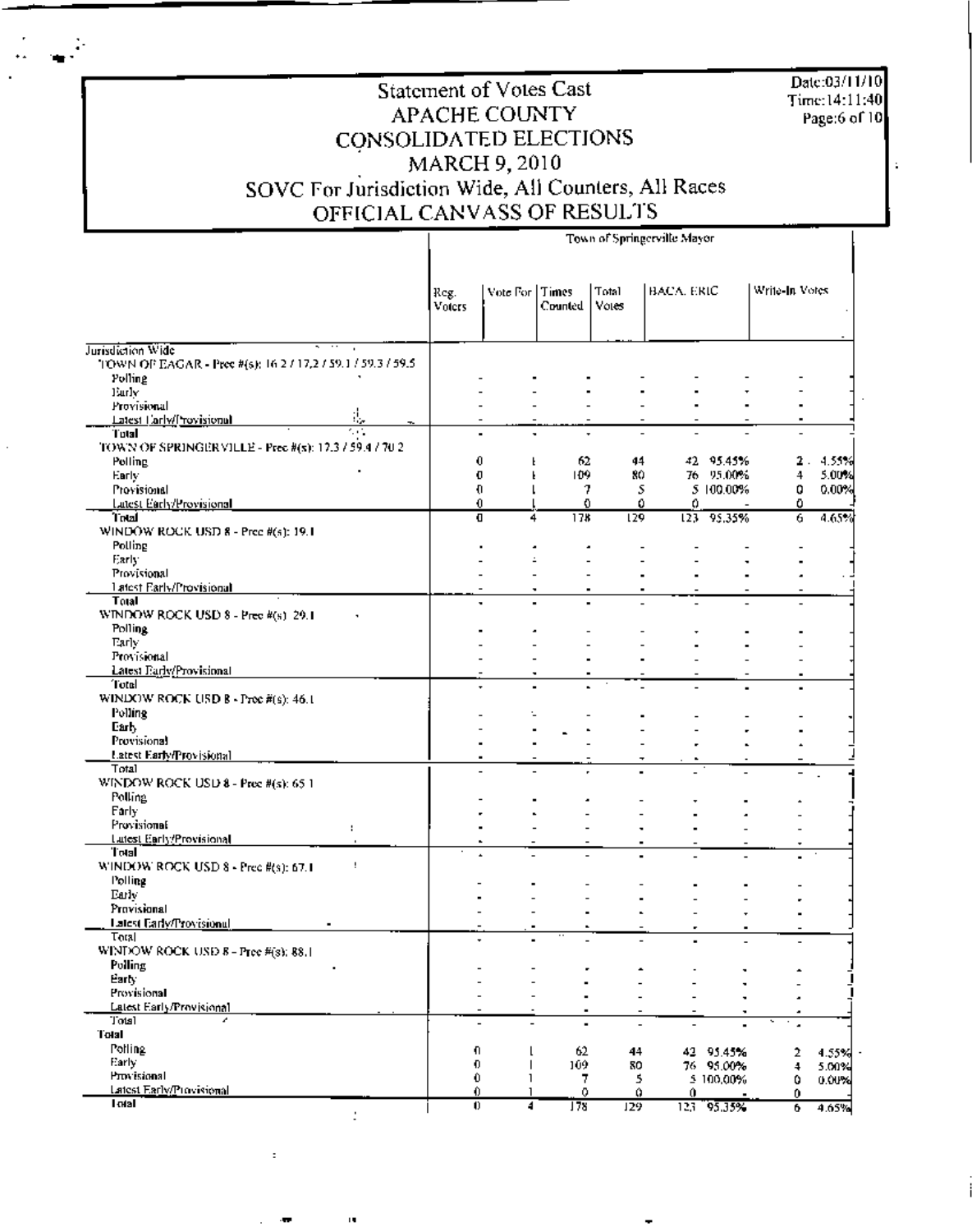| Statement of Votes Cast<br>APACHE COUNTY            | Ti |
|-----------------------------------------------------|----|
| CONSOLIDATED ELECTIONS                              |    |
| MARCH 9, 2010                                       |    |
| SOVC For Jurisdiction Wide, All Counters, All Races |    |
| OFFICIAL CANVASS OF RESULTS                         |    |

计算

f

unia<br>Nati

|                                                                               | 書                        | Town of Springerville Council Member |                          |                        |                          |                    |                                       |              |                |
|-------------------------------------------------------------------------------|--------------------------|--------------------------------------|--------------------------|------------------------|--------------------------|--------------------|---------------------------------------|--------------|----------------|
|                                                                               |                          | Ree.<br>Voters                       | Vote For                 | Times -<br>Counted     | Total<br>Votes           | DIFILIPPO.<br>MARY |                                       | HUNT, CONNIE |                |
|                                                                               |                          |                                      |                          |                        |                          |                    |                                       |              |                |
| Jurisdiction Wide                                                             |                          |                                      |                          |                        |                          |                    |                                       |              |                |
| TOWN OF EAGAR - Pree #(s); 16.2 / 17.2 / 59.1 / 59.3 / 59.5<br><b>Polling</b> |                          |                                      |                          |                        |                          |                    |                                       |              |                |
| Early                                                                         |                          |                                      |                          |                        |                          |                    |                                       |              |                |
| Provisional                                                                   |                          |                                      |                          |                        |                          |                    |                                       |              |                |
| Latest Eurly/Frovisional                                                      |                          |                                      | ٠.                       |                        |                          |                    |                                       |              |                |
| Tutal                                                                         |                          |                                      |                          |                        |                          |                    |                                       |              |                |
| TOWN OF SPRINGERVILLE - Prec #(s): 17.3 / 59.4 / 70.2                         |                          |                                      |                          |                        |                          |                    |                                       |              |                |
| Polling                                                                       |                          | 0                                    | 2                        | 62                     | 95                       |                    | 24 25.26%                             |              | - 40 42.11%    |
| Early:<br>Provisional                                                         |                          | 0<br>0                               | 2                        | 2<br>109<br>T          | 159<br>9                 | 2                  | 44 27.67%                             |              | : 55 34,59%    |
| Latest Early/Provisional                                                      |                          | û                                    | 2                        | U.                     | o                        | 0                  | 22 22%                                | 0            | 3 33.33%       |
| Total                                                                         |                          | 0                                    | X                        | 178                    | 263                      | 70.                | 26 62%                                | ∴*<br>98.    | 37.26%         |
| WINDOW ROCK USD 8 - Prec #(s): 19.1                                           |                          |                                      |                          |                        |                          |                    |                                       |              |                |
| Polling                                                                       |                          |                                      |                          |                        |                          |                    |                                       |              |                |
| Early                                                                         |                          |                                      |                          |                        |                          |                    |                                       |              |                |
| Provisional                                                                   |                          |                                      |                          |                        |                          |                    |                                       |              |                |
| <b>Latest Early/Provisional</b><br>Total                                      |                          |                                      |                          |                        |                          |                    |                                       |              |                |
| WINDOW ROCK USD 8 - Prec #(s): 29 1 $\%$                                      | S                        |                                      |                          |                        |                          |                    |                                       |              |                |
| Polling                                                                       |                          |                                      |                          |                        |                          |                    |                                       |              |                |
| Early                                                                         |                          |                                      |                          |                        |                          |                    |                                       |              |                |
| Provisional                                                                   |                          |                                      |                          |                        |                          |                    |                                       |              |                |
| Latest Early/Provisional                                                      | ورقور                    |                                      |                          |                        |                          | Ξ.                 |                                       |              |                |
| Total                                                                         | Ŧ                        |                                      | 422                      |                        |                          |                    |                                       |              |                |
| WINDOW ROCK USD 8 - Prec #(s): 46.1                                           |                          |                                      |                          |                        |                          |                    |                                       |              |                |
| Polling                                                                       |                          |                                      |                          |                        |                          |                    |                                       |              |                |
| tiachy<br>Provisional                                                         |                          |                                      |                          |                        |                          |                    |                                       |              |                |
| Latest Early/Provisional                                                      | ŀþ                       |                                      |                          |                        |                          |                    |                                       |              |                |
| Total                                                                         |                          |                                      |                          |                        |                          |                    | t                                     |              |                |
| WINDOW ROCK USD 8 - Prec #(s): 65.1                                           |                          |                                      |                          |                        |                          |                    |                                       |              |                |
| Polling                                                                       |                          |                                      |                          |                        |                          |                    |                                       |              |                |
| Early                                                                         |                          |                                      |                          |                        |                          |                    |                                       |              |                |
| Provisional                                                                   | β.                       |                                      |                          |                        |                          |                    |                                       |              |                |
| Latest Early/Provisional<br>Total                                             |                          |                                      |                          |                        |                          |                    |                                       |              |                |
| WINDOW ROCK USD 8 - Prec #(s): 67.1                                           | $\overline{\mathcal{C}}$ |                                      |                          |                        |                          |                    |                                       |              |                |
| Polling                                                                       | į,                       |                                      |                          |                        |                          |                    |                                       | - 2          |                |
| Farly                                                                         | ï,                       |                                      |                          |                        |                          | ÷.                 |                                       |              |                |
| Provisional                                                                   |                          |                                      |                          |                        |                          |                    | $\overline{\phantom{a}}$ .            |              |                |
| Latest Early/Provisional                                                      |                          |                                      |                          |                        |                          | ٥                  |                                       |              |                |
| Total                                                                         |                          |                                      |                          |                        | - 17                     |                    |                                       |              |                |
| WINDOW ROCK USD 8 - Prec #(s): 88.1                                           |                          |                                      |                          |                        |                          |                    |                                       |              |                |
| Polling<br>Farty                                                              | $\mathbf{I}$ .           | ÷                                    |                          |                        |                          |                    |                                       |              |                |
| Provisional                                                                   | ш<br>٠,                  |                                      |                          |                        |                          |                    |                                       |              |                |
| Latest Early Provisional                                                      | 悄                        |                                      | - 1                      |                        |                          |                    |                                       |              |                |
| Total<br>÷                                                                    |                          | A,<br>$\overline{\phantom{a}}$       | $\overline{\phantom{m}}$ |                        | $\overline{\phantom{a}}$ | -                  |                                       | riz.         |                |
| Total                                                                         | ्रीन                     |                                      |                          |                        |                          |                    |                                       |              |                |
| <b>Polling</b>                                                                |                          | 0                                    | 2                        | 62                     | 95                       | 24.                | 25.26%                                |              | 40 42,11%      |
| Early                                                                         |                          | 0                                    | 2                        | 109                    | 159                      |                    | 44 27.67%                             |              | 55 34.59%      |
| Provisional<br>Latest Early/Provisional                                       | 5<br>$\Delta$            | ٥                                    | z                        | $7 -$                  | 9                        | 2.                 | 22.22%                                | 1            | 33.33%         |
| Total                                                                         | ÷.                       | 0.<br>o                              | z<br>8                   | 0.<br>178<br>$\cdot$ . | Ю.<br>263                | 0.                 | $\overline{\phantom{a}}$<br>70 26.62% | Ω.           | $\overline{a}$ |
|                                                                               |                          |                                      |                          |                        |                          |                    |                                       |              | 98 37.26%      |

ĉ ٠.  $\mathbf{x}$ 

Date:03/11/10<br>Time:14:11:40<br>Page:7 of 10

 $\tilde{\mathcal{V}}_k$ 

 $\frac{3}{2} \frac{1}{16}$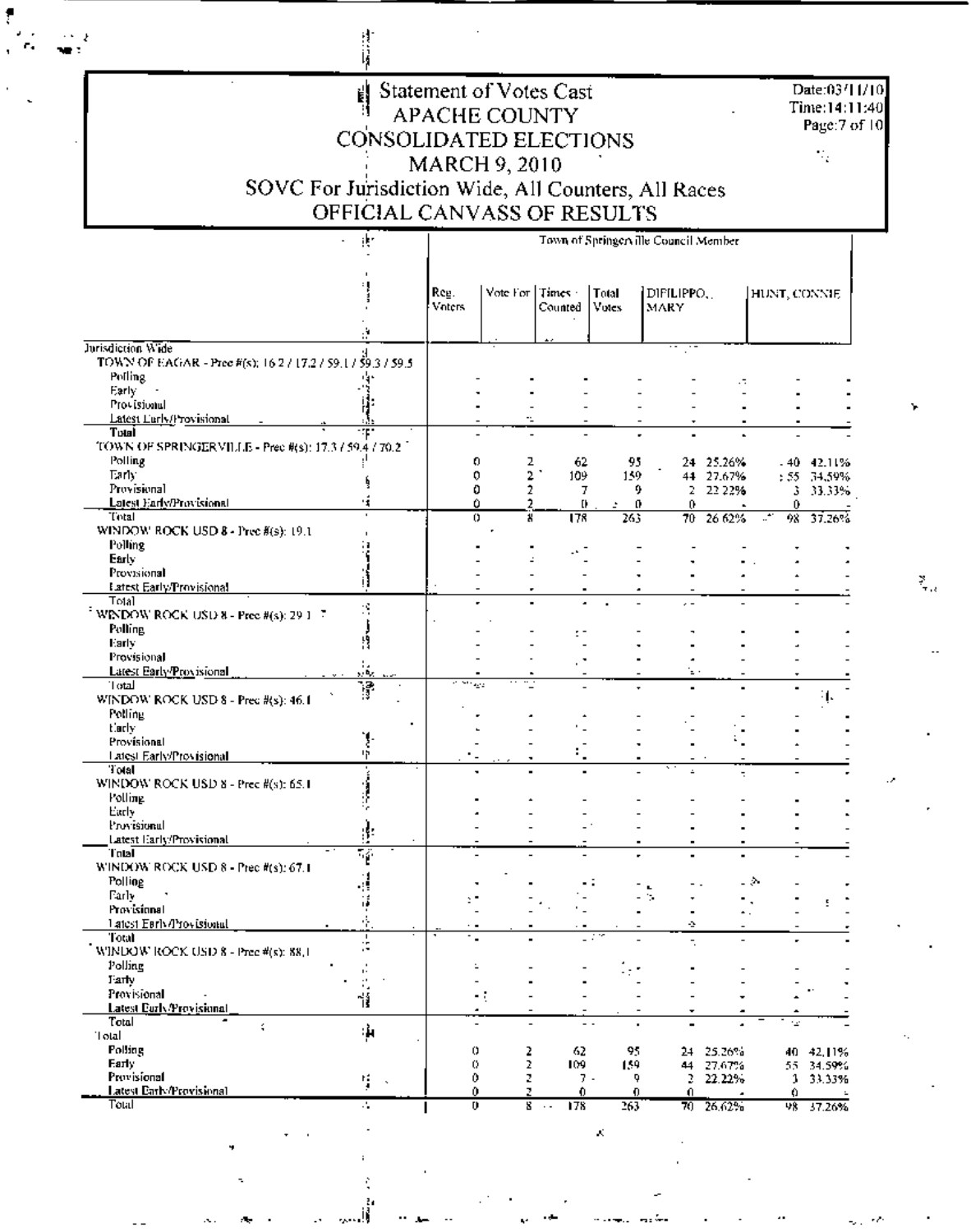Date:03/11/10 Time: 14:11:40<br>Page:8 of 10

#### Statement of Votes Cast **APACHE COUNTY** ÷. CONSOLIDATED ELECTIONS MARCH 9, 2010 SOVC For Jurisdiction Wide, All Counters, All Races OFFICIAL CANVASS OF RESULTS

|                                                                                  |    | Town of Springerville Council Member |               |                |       |
|----------------------------------------------------------------------------------|----|--------------------------------------|---------------|----------------|-------|
|                                                                                  |    | SILVA, SUSAN                         |               | Write-In Votes |       |
|                                                                                  |    |                                      |               |                |       |
| Jurisdiction Wide<br>TOWN OF EAGAR - Prec #(s): 16.2 / 17.2 / 59.1 / 59.3 / 59.5 |    |                                      |               |                |       |
| Polling                                                                          |    |                                      |               |                |       |
| Early                                                                            |    |                                      |               |                |       |
| Provisional                                                                      |    |                                      |               |                |       |
| Larest Early Provisional<br>Total                                                |    |                                      |               |                |       |
| TOWN OF SPRINGERVILLE - Pree #(s): 17,3 / 59,4 / 70,2                            |    |                                      |               |                |       |
| Polling                                                                          |    |                                      | 30 - 31.5B% - | ı              | 1.05% |
| Harty.                                                                           |    |                                      | 59 37.11%     | ŧ.             | 0,63% |
| Provisional                                                                      | ÷  |                                      | 4 44.44%      | 0.             | 0,00% |
| <b>Latest Early/Provisional</b>                                                  |    | Œ                                    |               | o              |       |
| 'I otal                                                                          | į. | 93                                   | 35.36%        | 2              | 0.76% |
| WINDOW ROCK USD 8 - Prec #(s): 19.1                                              |    |                                      |               |                |       |
| Polling<br>Early                                                                 |    |                                      |               |                |       |
| Provisional                                                                      |    |                                      |               |                |       |
| Latest Early/Provisional                                                         |    |                                      |               |                |       |
| Total                                                                            |    |                                      |               |                |       |
| WINDOW ROCK USD $B$ - Prec $\#(s)$ ; 29.1                                        |    |                                      |               |                |       |
| Polling                                                                          |    |                                      |               |                |       |
| Farly                                                                            |    |                                      |               |                |       |
| Provisional                                                                      |    |                                      |               |                |       |
| Latest Early/Provisional<br>Total                                                |    |                                      |               |                |       |
| WINDOW ROCK USD $8$ - Prec $\frac{1}{2}$ (s): 46.1                               |    |                                      |               |                |       |
| Polling                                                                          |    |                                      |               |                |       |
| Early                                                                            |    |                                      |               |                |       |
| Provisional                                                                      |    |                                      |               |                |       |
| Latest Early/Provisional                                                         |    |                                      |               |                |       |
| Total                                                                            |    |                                      |               |                |       |
| WINDOW ROCK USD 8 - Prec #(s): 65.1                                              |    |                                      |               |                |       |
| Polling<br>Farly                                                                 |    |                                      |               |                |       |
| Provisional                                                                      |    |                                      |               |                |       |
| Latest EarlyTrovisional                                                          |    |                                      |               |                |       |
| Total                                                                            |    |                                      |               |                |       |
| WINDOW ROCK USD $8$ - Prec $\#(s)$ ; 67.1                                        |    |                                      |               |                |       |
| Polling                                                                          |    |                                      |               |                |       |
| Early                                                                            |    |                                      |               |                |       |
| Provisional                                                                      |    |                                      |               |                |       |
| Latest Early/Provisional<br>Total                                                |    |                                      |               |                |       |
| WINDOW ROCK USD 8 - Pree #(s): 88.1                                              |    |                                      |               |                |       |
| Polling                                                                          |    |                                      |               |                |       |
| Early                                                                            |    |                                      |               |                |       |
| Provisional                                                                      |    |                                      |               |                |       |
| Latest Early/Provisional                                                         |    |                                      |               |                |       |
| Total                                                                            |    |                                      |               |                |       |
| Total<br>Polling <sup>*</sup>                                                    |    |                                      | 30 31.58%     | 1              | 1.05% |
| Harly.                                                                           |    |                                      | 59 37.11%     | ı              | 0.63% |
| Provisional                                                                      |    |                                      | 4 44.44%      | U              | 0.00% |
| Latest Early Provisional                                                         |    | 0.                                   | ō.            | 0              |       |
| i olal                                                                           |    |                                      | 93 35.36%     | 2              | 0.76% |

رو<br>په د لوم

 $\mathbb{R}^2$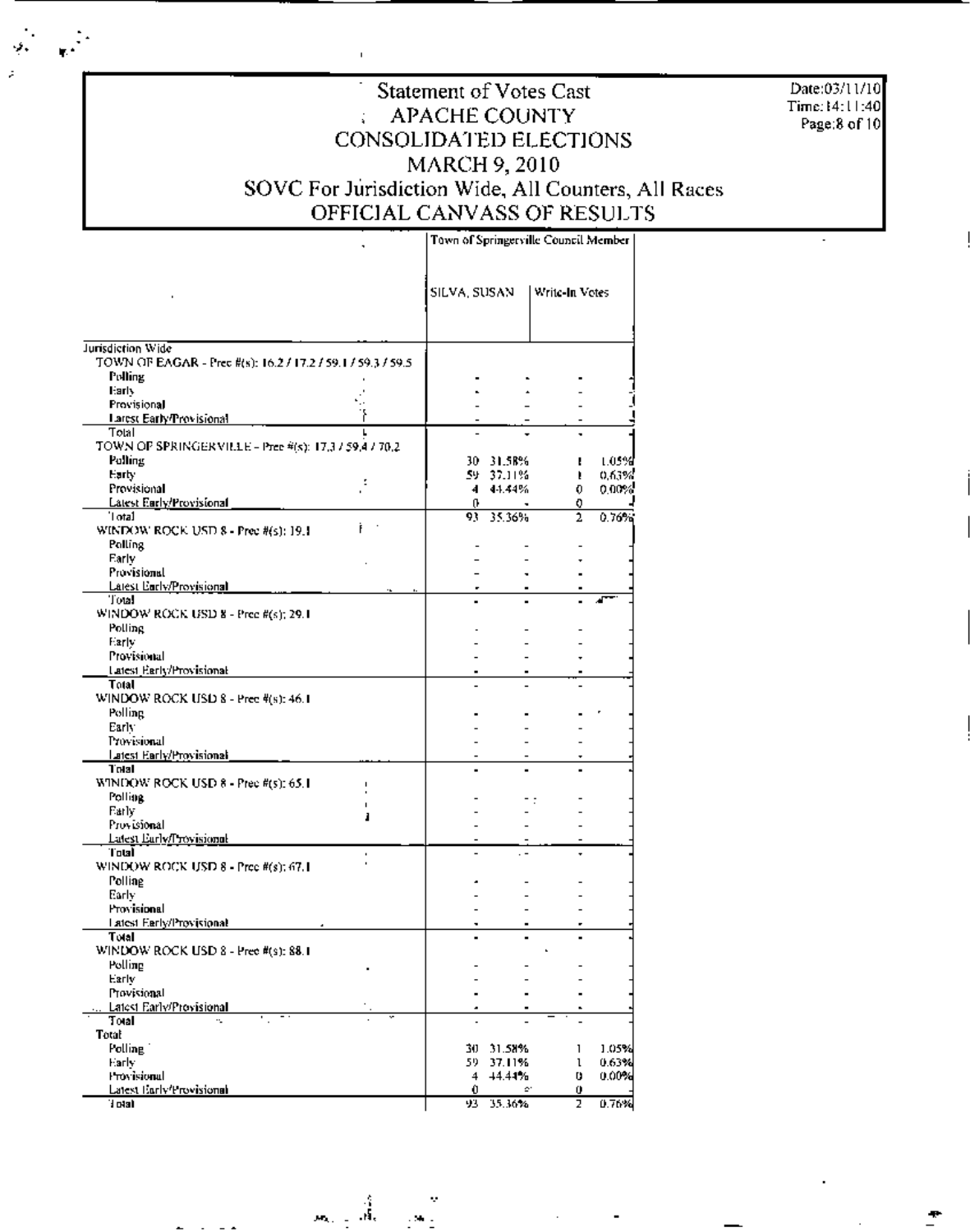| Statement of Votes Cast                             |
|-----------------------------------------------------|
| <b>APACHE COUNTY</b>                                |
| CONSOLIDATED ELECTIONS                              |
| MARCH 9, 2010                                       |
| SOVC For Jurisdiction Wide, All Counters, All Races |
| OFFICIAL CANVASS OF RESULTS                         |

 $\gamma_{\rm g}$ 

 $\omega^2$ 

Date:03/11/10 Time:14:11:40 Page:9 of 10

- 30

#### Town of Springerville Proposition 2009-P001 Reg. Vote For Times Total YES NO. Voters Counted Votes Jurisdiction Wide TOWN OF EAGAR - Prec #(s): 16.2 / 17.2 / 59.1 / 59.3 / 59.5 Polling Early Provisional  $\overline{a}$ L. A. Latest EurlyProvisional Total ÷,  $\blacksquare$  $\blacksquare$  $\blacksquare$ TOWN OF SPRINGERVILLE - Prec #(s): 17.3 / 59.4 / 70.2 Polling 0 62 52 42 80,77% 10 19:23%  $\overline{1}$ ŗ. **Party** 99 0  $\overline{1}$ 109 74 74,75% 25 25.25% Provisional o 7 5  $\blacktriangleleft$  $80.00%$ 20.00% ų  $\overline{\phantom{a}}$  $\mathbf{1}$ Latest Early/Provisional 0 ú. O. f) 0  $\theta$ Total Ó  $\overline{4}$ 178 156  $120$ 76.92% 36 23.08% WINDOW ROCK USD 8 - Prec #(s): 19.1 Polling Early 11  $\blacksquare$ ÷  $\overline{\phantom{a}}$ .  $\overline{\phantom{a}}$ Provisional  $\overline{a}$ **Latest Early/Provisional** Total WINDOW ROCK USD 8 - Prec #(s): 29 1 Polling Early  $\overline{a}$  $\overline{a}$  $\overline{a}$  $\overline{a}$ Provisional Ğ Latest Early Provisional Tutal WINDOW ROCK USD 8 - Prec #(5); 46.1 Polling  $\overline{\phantom{a}}$  $\ddot{\phantom{0}}$ Early Provisional L.  $\ddot{\phantom{0}}$  $\overline{a}$ Latest Early/Provisional Tolal  $\blacksquare$ WINDOW ROCK USD 8 - Prec #(s): 65.1 Polling Eurly  $\overline{a}$  $\overline{a}$ L.  $\overline{a}$  $\overline{a}$  $\overline{a}$  $\overline{a}$ Provisional  $\overline{a}$ Latest Early/Provisional Total WINDOW ROCK USD 8 - Prec #(s): 67.1 Polling L, Early  $\overline{a}$  $\overline{a}$ Provisional Ĭ.  $\blacksquare$ Latest Early Provisional Total WINDOW ROCK USD 8 - Prec #(s): 88.1 Polling Early  $\blacksquare$ ä L. ÷,  $\overline{a}$  $\overline{a}$  $\overline{a}$ Provisional  $\overline{a}$  $\overline{a}$ ÷,  $\overline{a}$  $\overline{a}$  $\overline{a}$ Latest Early/Provisional Total  $\overline{\phantom{a}}$  $\overline{\phantom{a}}$ Total Polling ₿  $\mathbf I$ 62 52 42 80.77% 10 19.23%  $25.25\%$ Farly Œ 109 99 74 74.75%  $25\,$  $\mathbf{I}$ Provisional 0 Ï 7 5  $\overline{4}$ 80.00%  $\mathbf{I}$ 20.00% Latest Early/Provisional ŋ. Û  $\bf{0}$ Û ο Total U 178 156  $120 -$ 76.92% 23.08%  $\overline{4}$ 36 İ۳

 $\mathbf{r}_1$ 

, ų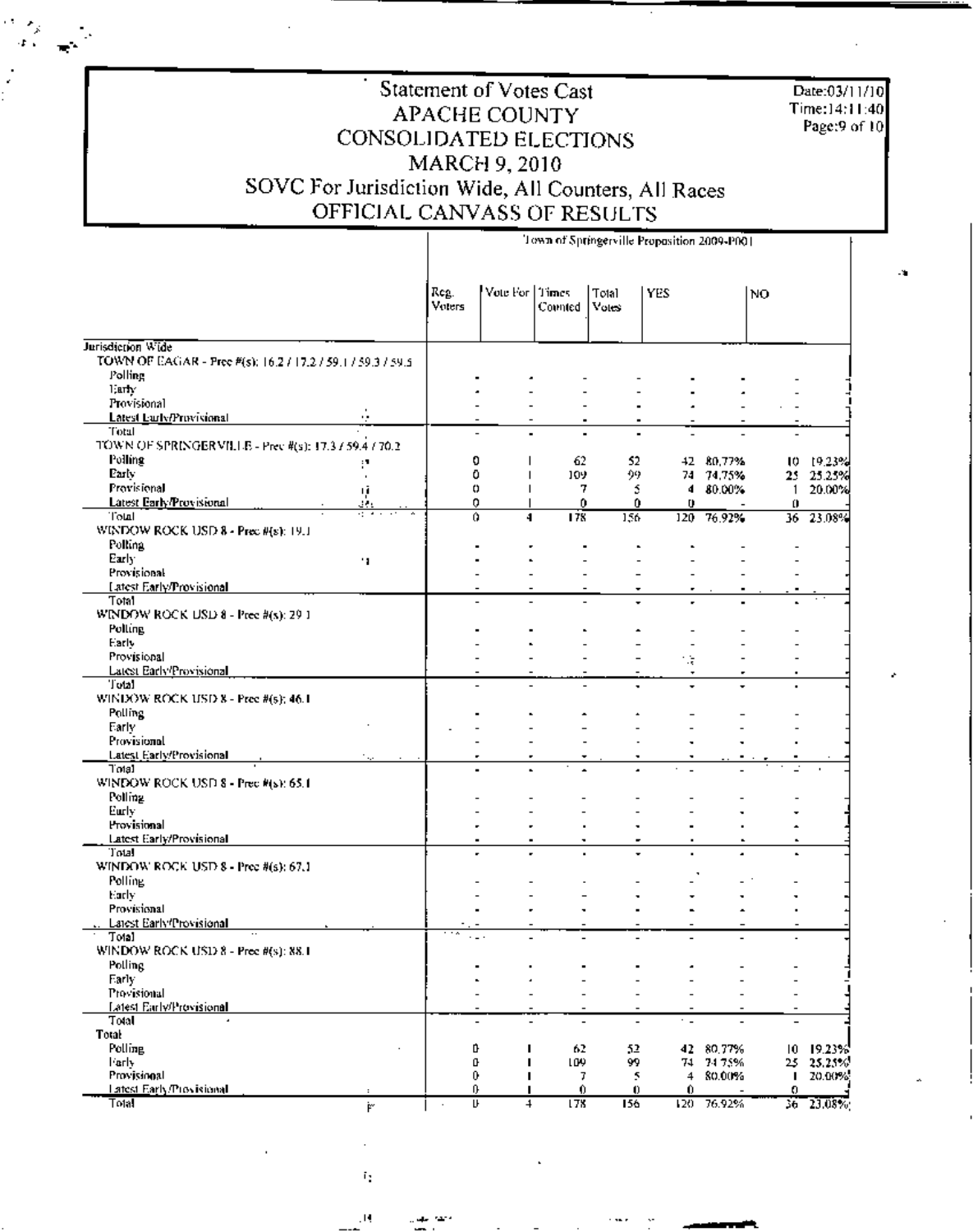| $\frac{1}{2}$ Statement of Votes Cast                     | Date:03/11/10                  |  |
|-----------------------------------------------------------|--------------------------------|--|
| APACHE COUNTY                                             | Time:14:11:40<br>Page:10 of 10 |  |
| CONSOLIDATED ELECTIONS                                    |                                |  |
| MARCH 9, 2010<br>$\bullet$                                |                                |  |
| SOVC For Jurisdiction Wide, All Counters, All Races       | . .                            |  |
| OFFICIAL CANVASS OF RESULTS                               |                                |  |
| Window Rock Unified School District No. 8 Ovestion.<br>90 |                                |  |

 $\begin{bmatrix} 1 \\ 1 \end{bmatrix}$ 

أأدوا والعيا

 $\ddot{\phantom{a}}$ 

 $\mathcal{S}$ 

 $\mathbf{R}$ 

÷,  $\cdot$ 

**L** 

| Ψ.                                                                           | Window Rock Unified School District No. 8 Ouestion |                          |          |                     |                |            |                 |           |
|------------------------------------------------------------------------------|----------------------------------------------------|--------------------------|----------|---------------------|----------------|------------|-----------------|-----------|
|                                                                              |                                                    | ×                        |          |                     |                |            |                 |           |
| Ú.<br>c.                                                                     |                                                    |                          |          |                     |                |            |                 |           |
|                                                                              | Reg.                                               | Vote For Firmes          |          | Total               | <b>BUDGET</b>  |            | <b>BUDGET</b>   |           |
|                                                                              | Voters                                             | ÷.                       | Counted  | Votes               | INCREASE, YES  |            | INCREASE, NO    |           |
| ij.                                                                          |                                                    |                          |          |                     |                |            |                 |           |
| Jurisdiction Wide                                                            |                                                    |                          |          |                     |                |            |                 | ು         |
| TOWN OF EAGAR - Prec #(s) 16.2 / 17.2 / 59.1 / 59.3 / 59.5                   |                                                    |                          |          |                     |                |            |                 |           |
| Polling :                                                                    |                                                    |                          |          |                     |                |            |                 |           |
| Early                                                                        |                                                    |                          |          |                     |                |            |                 |           |
| Provisional                                                                  |                                                    |                          |          |                     | Ξ.             |            | ž,              |           |
| Latest Early/Provisional                                                     |                                                    |                          |          |                     |                | Е          |                 |           |
| Total<br>TOWN OF SPRINGERVILLE - Prec #(s): 17.3 / 59 4 / 70.2               |                                                    |                          |          |                     |                |            |                 |           |
| Polling                                                                      |                                                    |                          | ċ,       | .,ّ≐                |                |            |                 |           |
| Early                                                                        |                                                    |                          |          |                     |                |            |                 |           |
| ٠.<br>Provisional                                                            |                                                    |                          |          |                     |                |            |                 |           |
| Latest Early/Provisional                                                     |                                                    |                          |          |                     |                |            |                 |           |
| Total                                                                        |                                                    | $\overline{\phantom{a}}$ |          |                     |                |            |                 |           |
| WINDOW ROCK USD 8 - Prec #(s): 19.1                                          |                                                    |                          |          |                     |                |            |                 |           |
| Polling<br>Ŷ.<br>Early:                                                      |                                                    | Ĥ,<br>Ĥ.                 | 51       | 51                  | 45.            | 88.24%     |                 | ึก 11.76% |
| ÷<br>Provisional<br>3                                                        |                                                    | U                        | 129<br>o | 129<br>0            | 115<br>0       | 89.15%     | 4<br>0          | 10.85%    |
| Latest Early/Provisional                                                     |                                                    | Ű                        | 0        | 0                   | o              |            | 0               |           |
| Total<br>$\mathbf{r}$<br>÷.                                                  |                                                    | ſŀ<br>4                  | 180      | 180                 | 160            | 84.89%     | 26              | 11.11%    |
| WINDOW ROCK USD 8 - Prec #(s) 29.1                                           |                                                    |                          |          |                     |                |            |                 |           |
| Polling<br>ìį                                                                |                                                    | 0                        |          | ŧ                   |                | 1100.00%   | 0               | $0.00\%$  |
| Early:<br>t.<br>3                                                            |                                                    | 0                        |          | ı                   |                | L 100.00%  | 0               | $0.00\%$  |
| Provisional<br>٠                                                             | - 0                                                |                          | 0        | 0                   | 0              |            | 0.              |           |
| Latest EarlyProvisional<br>Total                                             |                                                    | ſı<br>0                  | ο<br>2   | 0<br>Ž.             | o              | 2 100,00%  | Ω<br>$\bf{c}$   | 0.00%     |
| Ħ<br>WINDOW ROCK USD $8 -$ Prec #(s): 46.1                                   |                                                    |                          |          |                     |                |            |                 |           |
| Polling<br>÷                                                                 |                                                    | Ü<br>т                   | 13       | 13                  | $\mathbf{H}$   | $8 - 62%$  | 2               | 15.38%    |
| Early:                                                                       |                                                    | O                        | 15       | 15                  |                | 15 100,00% | ٥               | 0.00%     |
| ۹.<br>Provisional                                                            |                                                    | 0                        | t        | ı                   | û              | 0.00%      |                 | 1-100.00% |
| Latest Farly/Provisional                                                     |                                                    | 0                        | ٥        | Ô.                  | ٥              |            | 0               |           |
| $-$ Total<br>ጜ<br>¥<br>WINDOW ROCK USD 8 - Pree #(s): 65.1                   |                                                    | Ù<br>4                   | 29       | 29                  | 26.            | 89.66%     | Э               | 10.34%    |
| Polling                                                                      |                                                    | Û<br>1                   | 39       | 39                  |                | 38 97.44%  |                 | 2.56%     |
| Ņ,<br>Early:                                                                 |                                                    | 0<br>ı                   | 54       | 54                  |                | 43 79.63%  | ш               | 20.37%    |
| Provisional                                                                  |                                                    | 0                        |          | 1                   |                | 1 100,00%  | ο               | n on%l    |
| Latest Euriv/Provisional<br>χÄ.                                              |                                                    | 0                        | Û        | û                   | 0              |            | 0               |           |
| ٦F<br>Total                                                                  |                                                    | Û<br>4                   | 94       | 94                  | 82             | 87.23%     | $\overline{12}$ | 12.77%    |
| WINDOW ROCK USD R - Pree #(s): 67.1                                          |                                                    |                          |          |                     |                |            |                 |           |
| Polling<br>٠t,<br>Early                                                      |                                                    | 0                        | 39       | - 39                |                | 36 92.31%  | 3               | 7.69%     |
| Provisional                                                                  |                                                    | 0<br>û<br>1              | 29<br>5  | $29 -$              |                | 29.100.00% | Ü.<br>0         | 0 On%     |
| <b>Latest Farly/Provisional</b>                                              |                                                    | o                        | o        | . 5<br>Ũ.           | 0              | 5 100,00%  | 0               | 0.00%     |
| Total                                                                        |                                                    | ō<br>đ                   | 73       | 73                  | 70.            | 95.89%     | 3               | 4.11%     |
| WINDOW ROCK USD $\boldsymbol{8}$ - Prec $\#(\boldsymbol{\mathrm{s}}) ;$ 88-1 |                                                    |                          |          |                     |                |            |                 |           |
| Polling                                                                      |                                                    | Û<br>J.                  | l۴       | 19                  |                | 17 89.47%  | 2               | 10.53%    |
| Early<br>i.                                                                  |                                                    | û<br>ı                   | 78       | . 78                | 75. .          | 96.15%     | 3               | 3.85%     |
| Provisional                                                                  |                                                    | 0<br>1                   | D.       | $\ddot{\mathbf{0}}$ | $\theta$       |            | O               |           |
| <b>Latest Early Provisional</b><br>Total                                     |                                                    | 0<br>J.<br>0<br>4        | 0<br>97  | $\mathbf{0}$<br>97  | $\theta$<br>92 |            | 0               | ÷.        |
| e.<br>Ţ.<br>Total<br>٠.                                                      |                                                    |                          |          |                     |                | 94.85%     | 5               | 515%      |
| Polling                                                                      |                                                    | 0<br>6                   | 162      | 162                 |                | 148 91.36% | 14              | 8.64%     |
| 1 Forly                                                                      |                                                    | 0<br>6                   | 306      | 106                 |                | 278 90.85% | 28              | - 915%    |
| Provisional<br>Ŵ,<br>÷.<br>۰.                                                |                                                    | 0<br>4                   | 7        | 7.                  |                | 6 85.71%   | п               | 14.29%    |
| Latest Early/Provisional                                                     |                                                    | o<br>4                   | 0        | 0.                  | 0              |            | 0               |           |
| Total<br>$\mathbf{I}$<br>a<br>$\blacksquare$                                 |                                                    | Ü.<br>24                 | 475      | 475                 |                | 432 90.95% | 43              | $-9.05%$  |

津道

A,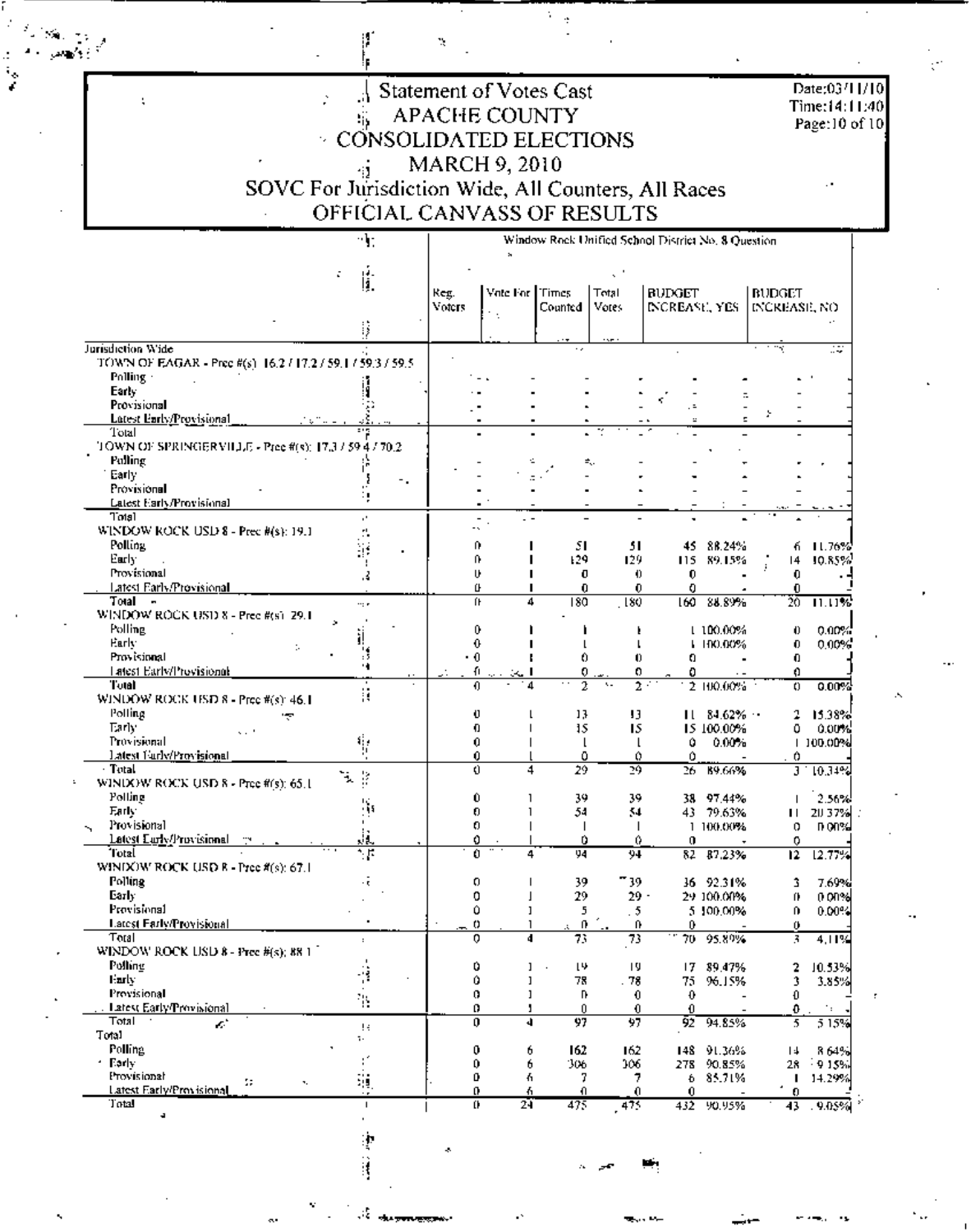

 $\mathfrak{g}$ 

#### APACHE COUNTY ELECTIONS

#### OFFICIAL STATEMENT OF VOTES CAST FOR REGISTERED WRITE-IN CANDIDATE

|        | <u> Town of Eagar Council Member</u> |   |  | ÷ |  |
|--------|--------------------------------------|---|--|---|--|
| Rogers | 206                                  | ы |  |   |  |